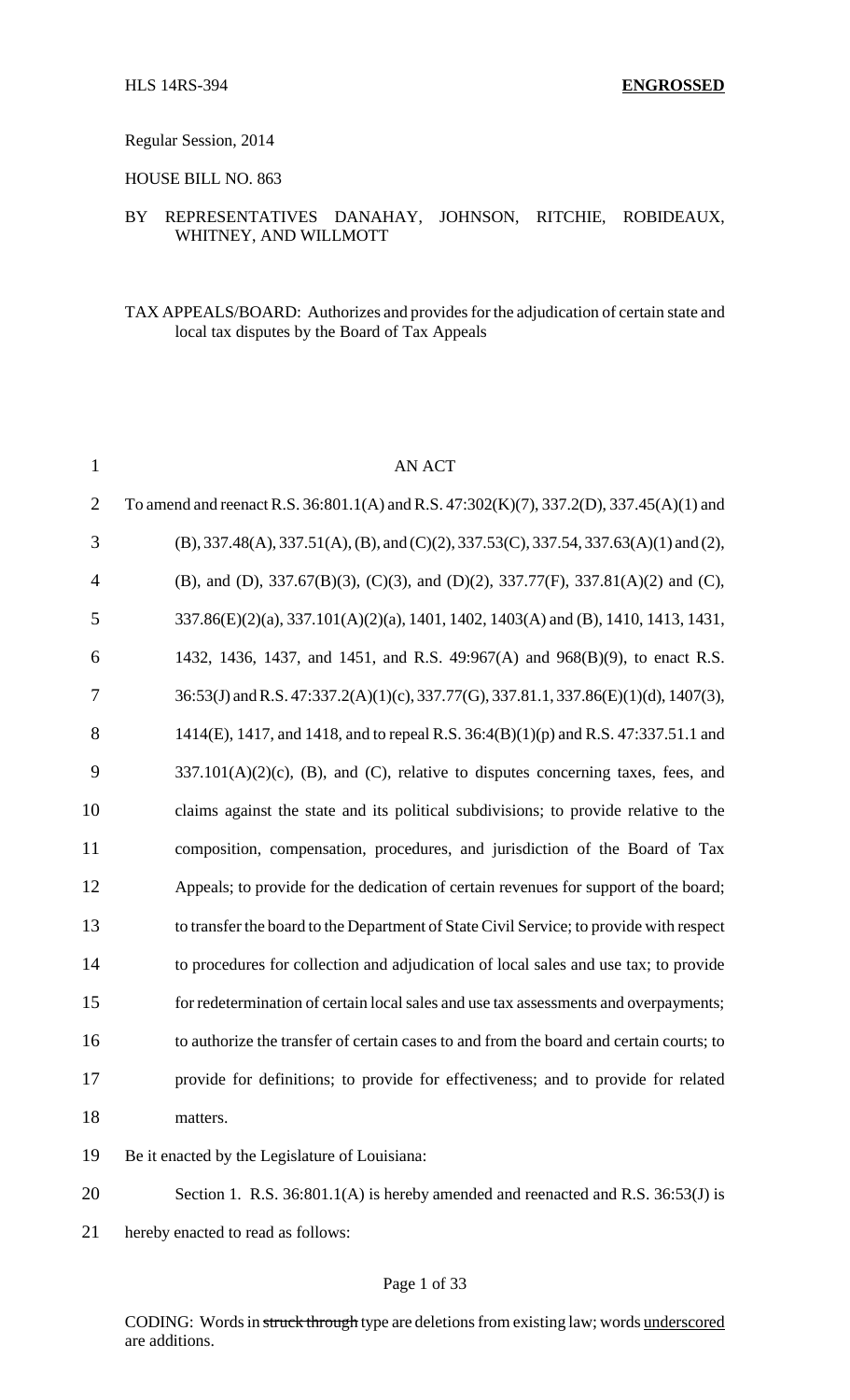| $\mathbf{1}$   | §53. Transfer of boards, commissions, departments, and agencies to Department of           |
|----------------|--------------------------------------------------------------------------------------------|
| $\overline{2}$ | <b>State Civil Service</b>                                                                 |
| 3              | *<br>*<br>$\ast$                                                                           |
| 4              | <u>J. The Board of Tax Appeals is placed within the Department of State Civil</u>          |
| 5              | Service as an independent agency and shall exercise its powers, duties, functions,         |
| 6              | and responsibilities in the manner provided for agencies transferred in accordance         |
| 7              | with the provisions of R.S. 36:801.1. The State Civil Service Commission, the              |
| 8              | Department of State Civil Service, and its director shall in no way interfere with,        |
| 9              | review, or change the decisions or operations of the agency so placed. There shall         |
| 10             | be a Local Tax Division of the Board of Tax Appeals.                                       |
| 11             | ∗<br>*<br>*                                                                                |
| 12             | §801.1. Transfer; retention of all functions                                               |
| 13             | A. The agencies transferred by the provisions of R.S. $36:4(B)(1)(dd)$ , $(B)$             |
| 14             | and (18) and (D), 4.1(C) and (G), 53(H) and (J), 209(R), 259(J), 409(N), 509(O),           |
| 15             | $651(D)$ , $725(A)$ , and $769(J)$ shall continue to be comprised and selected as provided |
| 16             | by law.                                                                                    |
| 17             | ∗<br>∗<br>$\ast$                                                                           |
| 18             | Section 2. R.S. 47:302(K)(7), 337.2(D), 337.45(A)(1) and (B), 337.48(A),                   |
| 19             | 337.51(A), (B), and (C)(2), 337.53(C), 337.54, 337.63(A)(1) and (2), (B), and (D),         |
| 20             | 337.67(B)(3), (C)(3), and (D)(2), 337.77(F), 337.81(A)(2) and (C), 337.86(E)(2)(a),        |
| 21             | 337.101(A)(2)(a), 1401, 1402, 1403(A) and (B), 1410, 1413, 1431, 1432, 1436, 1437, and     |
| 22             | 1451 are hereby amended and reenacted and R.S. 47:337.2(A)(1)(c), 337.77(G), 337.81.1,     |
| 23             | 337.86(E)(1)(d), 1407(3), 1414(E), 1417, and 1418 are hereby enacted to read as follows:   |
| 24             | §302. Imposition of tax                                                                    |
| 25             | $\ast$<br>$\ast$<br>$\ast$                                                                 |
| 26             | K. An additional tax shall be levied as follows:                                           |
| 27             | *<br>*<br>$\ast$                                                                           |
| 28             | (7) Pursuant From the avails of the tax levied under this Subsection, the                  |
| 29             | amount of one hundred and twenty thousand dollars shall be dedicated to and                |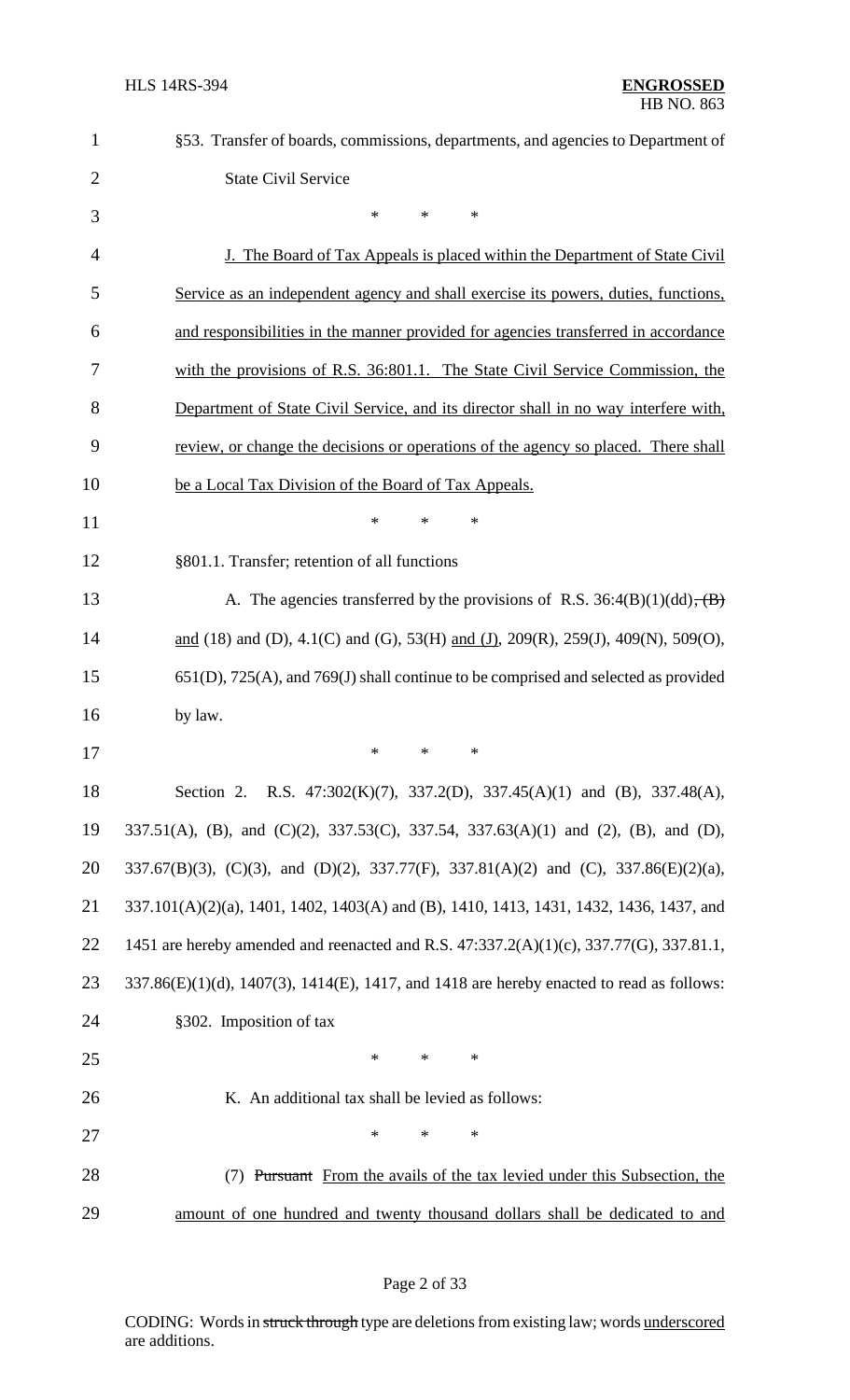| $\mathbf{1}$   | appropriated for support of the Board of Tax Appeals, Department of State Civil           |
|----------------|-------------------------------------------------------------------------------------------|
| $\overline{2}$ | Service. Thereafter, pursuant to an appropriation by the legislature, all remaining       |
| 3              | monies shall be distributed from the current collections of the tax by the secretary      |
| $\overline{4}$ | shall distribute the proceeds of the tax to the central local sales and use tax collector |
| 5              | or, if none, the parish governing authority according to population. The central local    |
| 6              | sales and use tax collector or the parish governing authority shall at no charge          |
| 7              | distribute the tax proceeds received from the secretary to each political subdivision     |
| 8              | within the parish which levies a sales and use tax or receives a portion of the           |
| 9              | proceeds of a parishwide sales and use tax levy, in accordance with each such             |
| 10             | political subdivision's pro rata share of local sales and use tax receipts collected on   |
| 11             | all other transactions subject to local sales and use taxes during the most recent state  |
| 12             | fiscal year for which data is available within thirty days of receipt of the proceeds.    |
| 13             | $\ast$<br>$\ast$<br>$\ast$                                                                |
| 14             | §337.2. Intent; application and interpretation of Chapter                                 |
| 15             | A.(1) The intention of the legislature in enacting the provisions of this                 |
| 16             | Chapter is as follows:                                                                    |
| 17             |                                                                                           |
| 18             | (c) To provide, in addition to existing judicial remedies, for an impartial,              |
| 19             | economical, and expeditious forum where a taxpayer may choose to resolve disputes         |
| 20             | arising under sales and use taxes imposed by local taxing authorities before the          |
| 21             | Board of Tax Appeals, an independent quasi judicial agency within the Department          |
| 22             | of State Civil Service; and to provide a uniform remedy for taxpayers appealing           |
| 23             | assessments or denials or inaction on a refund claim, all for the purpose of promoting    |
| 24             | uniformity and consistency in the interpretation and application of law governing         |
| 25             | such taxes.                                                                               |
| 26             | $\ast$<br>$*$<br>∗                                                                        |
| 27             | D.<br>However, in the interest of making the assessment, collection,                      |
| 28             | administration, and enforcement of state and local sales tax uniform, it is the           |
| 29             | intention of the legislature that both the provisions of this Chapter and the provisions  |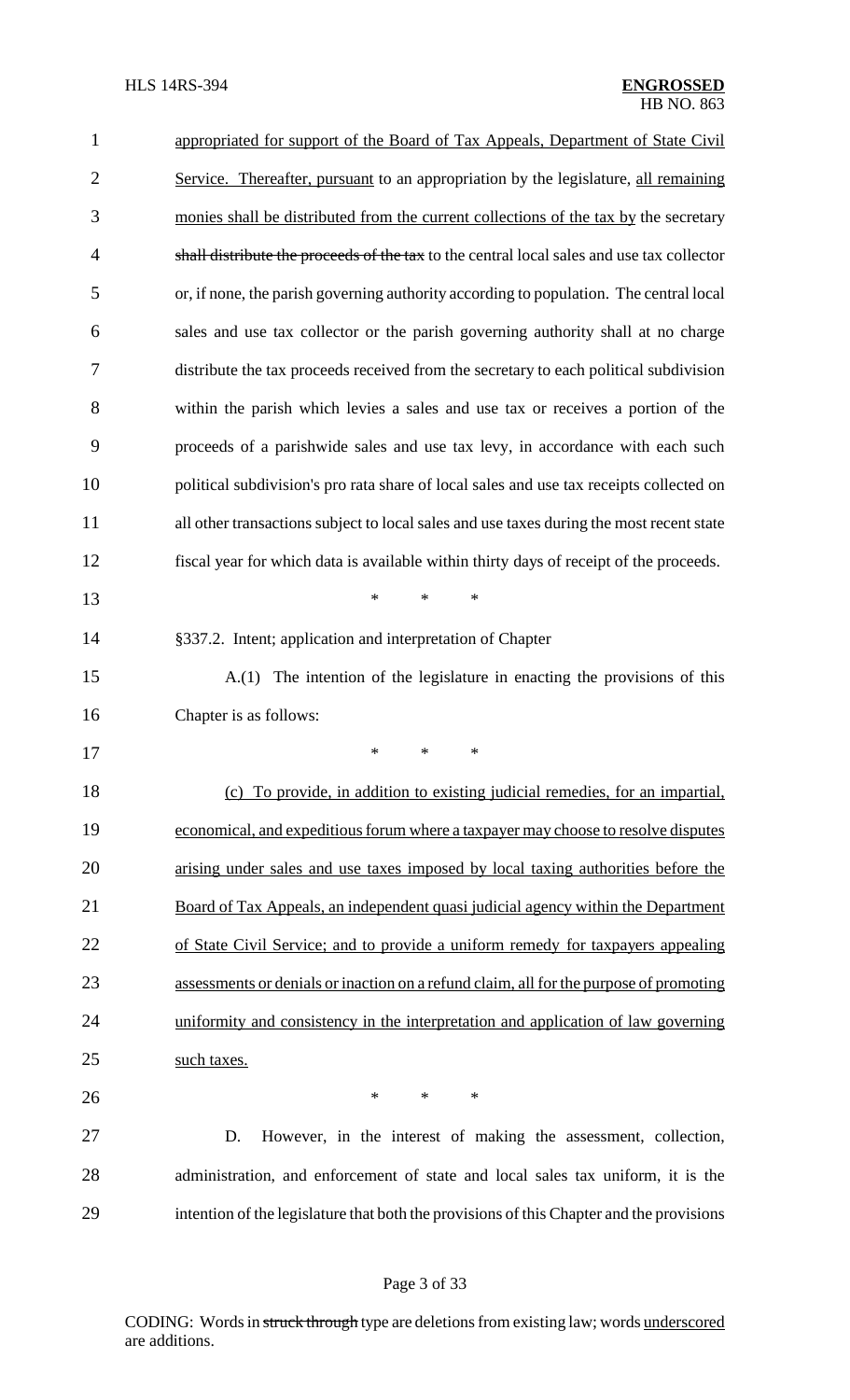| $\mathbf 1$    | of local ordinances which are similar to provisions in Chapters 2, 2-A, 2-B, and 18     |
|----------------|-----------------------------------------------------------------------------------------|
| $\overline{2}$ | of this Subtitle shall be interpreted by the Board of Tax Appeals and the courts of     |
| 3              | this state to have the same meaning and application as the provisions in those          |
| 4              | Chapters.                                                                               |
| 5              | $\ast$<br>$*$<br>$\ast$                                                                 |
| 6              | §337.45. Alternative remedies for the collection of taxes                               |
| 7              | A. In addition to following any of the special remedies provided in this                |
| 8              | Chapter, the collector may, in his discretion, proceed to enforce the collection of any |
| 9              | taxes due under the local ordinance by means of any of the following alternative        |
| 10             | remedies or procedures:                                                                 |
| 11             | (1) Assessment and distraint, as provided in R.S. $47:337.48$ through $337.60$ ;        |
| 12             | provided that a taxpayer may utilize the mandatory arbitration procedure provided       |
| 13             | for in R.S. 47:337.51.1.                                                                |
| 14             | $\ast$<br>$\ast$<br>$\ast$                                                              |
| 15             | B. The collector may choose which of these procedures he will pursue in                 |
| 16             | each case, and the counter-remedies and delays to which the taxpayer will be entitled   |
| 17             | will be only those which are not inconsistent with the proceeding initiated by the      |
| 18             | collector, provided that in every case the taxpayer shall be entitled to proceed under  |
| 19             | R.S. 47:337.63, except (a) after he has filed a petition with the Board of Tax Appeals  |
| 20             | for a redetermination of the assessment, $(b)$ when an assessment for the tax in        |
| 21             | question has become final, or $(b)$ (c) when a suit involving the same tax obligation   |
| 22             | is pending against him; and provided further, that the fact that the collector has      |
| 23             | initiated proceedings under the assessment and distraint procedure will not preclude    |
| 24             | him from thereafter proceeding by summary or ordinary court proceedings for the         |
| 25             | enforcement of the same tax obligation.                                                 |
| 26             | $\ast$<br>$\ast$<br>$\ast$                                                              |
| 27             | §337.48. Determination and notice of tax due                                            |
| 28             | A.(1) If a taxpayer fails to make and file any return or report required by the         |
| 29             | provisions of the local ordinance and this Chapter, the collector shall determine the   |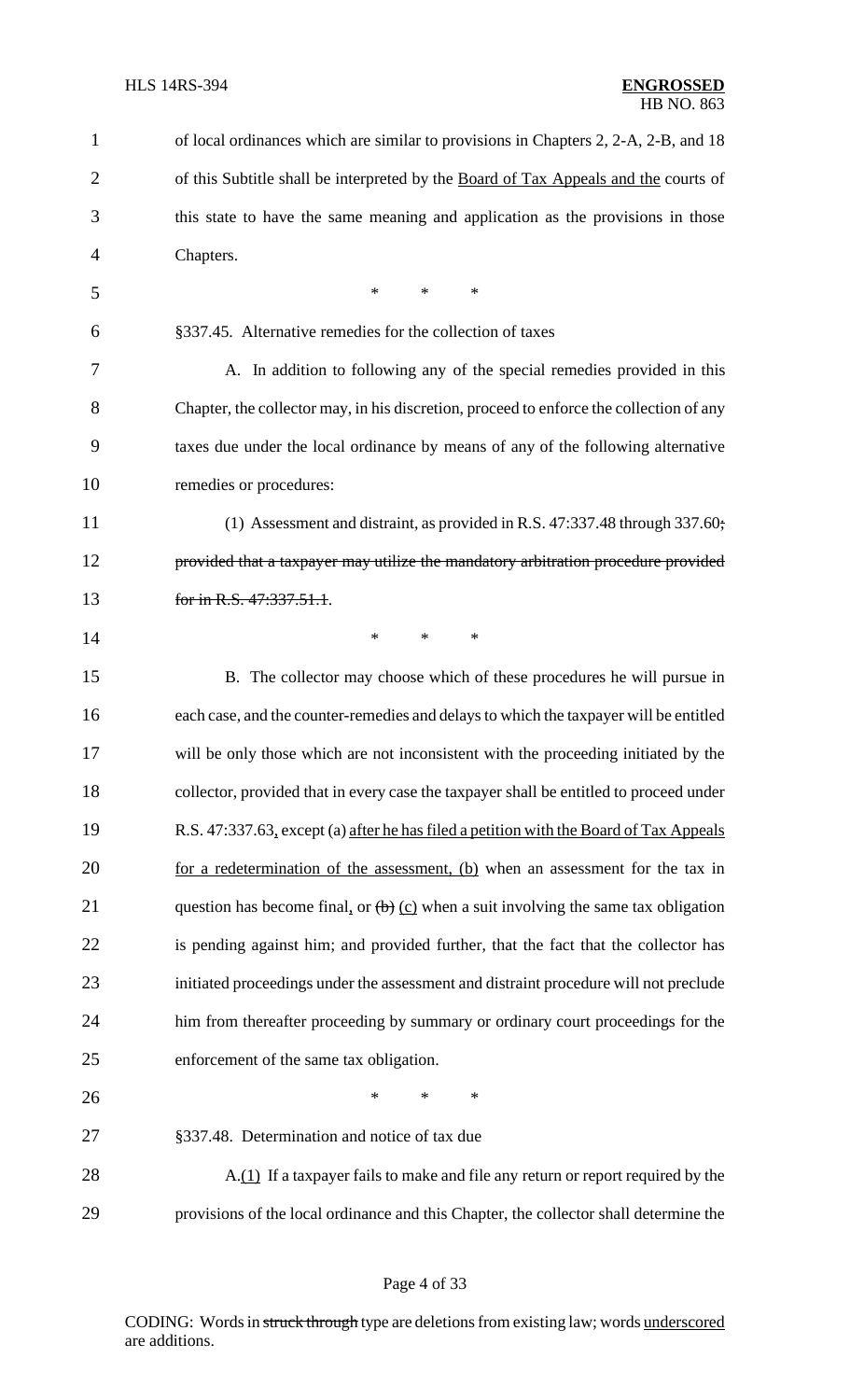tax, penalty, and interest due by estimate or otherwise. Having determined the amount of tax, penalty, and interest due, the collector shall send by mail a notice to the taxpayer at the address given in the last report filed by him pursuant to the provisions of this Chapter, or to any address that may be obtainable from any private entity which will provide such address free of charge or from any federal, state, or local government entity, including but not limited to the U.S. Postal Service or from U.S. Postal Service certified software, setting out his determination and informing the person of his purpose to assess the amount so determined against him after fifteen calendar days from the date of the notice.

 (2) Notwithstanding any other provision of law to the contrary, a notice 11 issued pursuant to Paragraph (1) of this Subsection to a taxpayer or dealer who fails 12 to make and file any required report or return shall not be appealable to the Board of Tax Appeals for redetermination of the notice of tax due issued pursuant to this 14 Section when the notice is solely for the periods and is in the amount stated on the notice transmitted to such taxpayer or dealer pursuant to Paragraph (1) of this Subsection. Nothing in this Paragraph shall prohibit any taxpayer or dealer from 17 proceeding to file suit pursuant R.S. 47:337.63 or 337.64, or any other applicable law.

\* \* \*

20 §337.51. Notice of assessment and right to appeal or arbitration

21 A.(1) Having assessed the amount determined to be due, the collector shall send a notice by certified mail to the taxpayer against whom the assessment is imposed at the address given in the last report filed by said taxpayer, or to any 24 address obtainable from any private entity which will provide such address free of charge or from any federal, state, or local government entity, including but not limited to the United States Postal Service or from the United States Postal Service certified software. This notice shall inform the taxpayer of the assessment and that he has thirty calendar days from the date of the notice to do any of the following:

(a) Pay the amount of the assessment.

### Page 5 of 33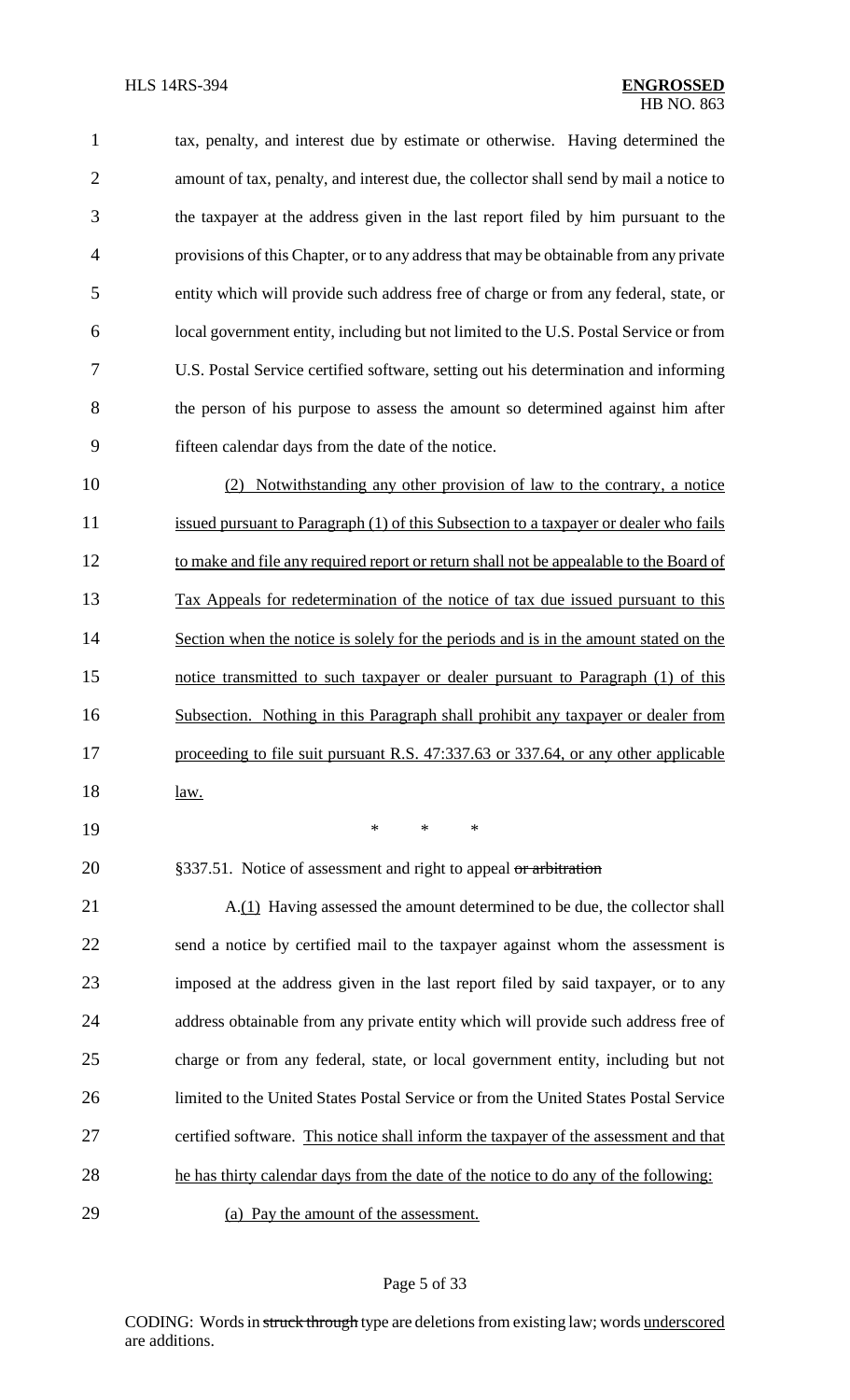|             |  |  |  | (b) Appeal to the Board of Tax Appeals for redetermination of the |  |
|-------------|--|--|--|-------------------------------------------------------------------|--|
| assessment. |  |  |  |                                                                   |  |

3 (c) Pay under protest in accordance with R.S. 47:337.63, and then either file 4 suit or file a claim with the Board of Tax Appeals all as provided for in that Section. 5 (2) If no report has been timely filed, the collector shall send a notice by 6 certified mail to the taxpayer against whom the assessment isimposed at any address 7 obtainable from any private entity which will provide such address free of charge or 8 from any federal, state, or local government entity, including but not limited to the 9 United States Postal Service or from the United States Postal Service certified 10 software. This notice shall inform the taxpayer of the assessment and that he has 11 thirty calendar days from the date of the notice to  $(a)$  pay the amount of the 12 assessment; (b) request mandatory arbitration pursuant to R.S. 47:337.51.1 or; (c) 13 **pay** do either of the following: 14 (a) Pay the amount of the assessment. 15 (b) Pay under protest in accordance with R.S. 47:337.63 and then either file 16 suit or file a claim with the Board of Tax Appeals, all as provided for in that Section 17 or request mandatory arbitration pursuant to R.S. 47:337.51.1. 18 (3) If the taxpayer has not paid under protest in accordance with the 19 provisions of R.S. 47:337.63, or pursued an alternative remedy in accordance with 20 R.S. 47:337.64, or filed an appeal with the Board of Tax Appeals within the thirty-21 day period provided for in Paragraph (1) of this Subsection, the assessment shall be 22 final and shall be collectible by distraint and sale as provided in this Part. If an 23 appeal for a redetermination of the assessment has been timely and properly filed, 24 the assessment shall not be collectible by distraint and sale until such time as the 25 assessment has been redetermined or affirmed by the Board of Tax Appeals or the 26 court which last reviews the matter. 27 B. If any dealer shall be aggrieved by disputes any findings or assessment

28 of the collector, he may, within thirty days of the receipt of notice of the assessment 29 or finding, do any of the following:

# Page 6 of 33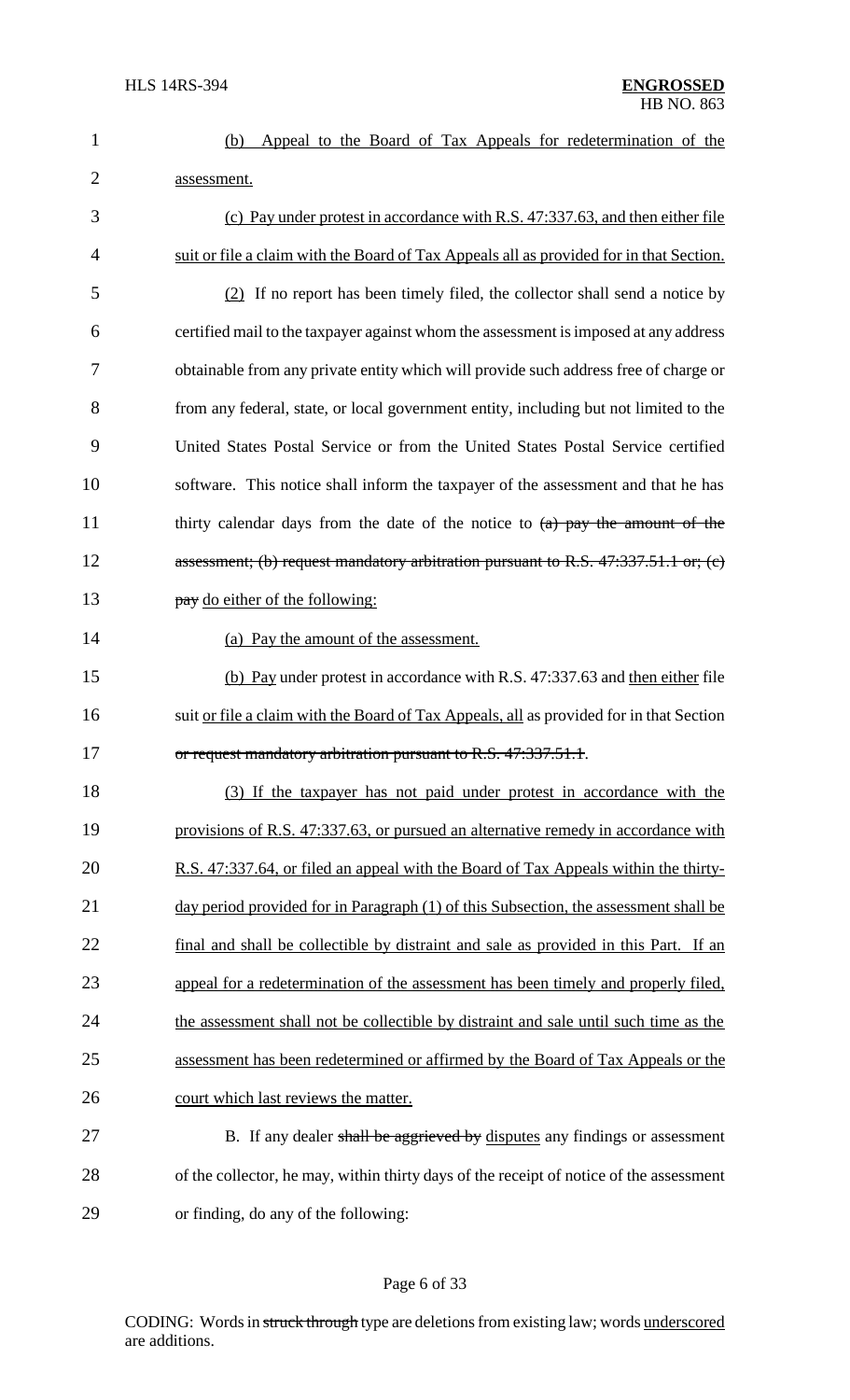| $\mathbf{1}$   | $(1)(a)$ File an appeal from the decision of the collector directed to any state,                |
|----------------|--------------------------------------------------------------------------------------------------|
| $\overline{2}$ | city, or federal court of competent jurisdiction the Board of Tax Appeals.                       |
| 3              | (b) Pay under protest in accordance with R.S. 47:337.63, and either file suit                    |
| 4              | as provided for in that Section, or make a written request for mandatory arbitration             |
| 5              | pursuant to R.S. 47:337.51.1 file a claim with the Board of Tax Appeals as provided              |
| 6              | in that Section.                                                                                 |
| 7              | Mail a written request for mandatory arbitration pursuant to R.S.<br>$\left( e\right)$           |
| 8              | 47:337.51.1 without payment under protest.                                                       |
| 9              | (2) This Section shall afford a legal remedy and right of action in the Board                    |
| 10             | of Tax Appeals, or in any state, city, or federal court having jurisdiction of the parties       |
| 11             | and subject matter for a full and complete adjudication of any and all questions                 |
| 12             | arising in the enforcement of the local ordinance and this Chapter as to the legality            |
| 13             | of any tax accrued or accruing or the method of enforcement thereof. If an appeal                |
| 14             | for a redetermination of the assessment has been timely and properly filed with the              |
| 15             | <u>Board of Tax Appeals pursuant to Subparagraph <math>(1)(a)</math> of this Subsection, the</u> |
| 16             | assessment shall not be collectible by distraint and sale until the assessment has been          |
| 17             | redetermined or affirmed by the Board of Tax Appeals or the court which last                     |
| 18             | reviews the matter.                                                                              |
| 19             | (3) A notice of tax due issued pursuant to the provisions of R.S. 47:337.48                      |
| 20             | shall not constitute a finding for purposes of this Subsection.                                  |
| 21             | C.                                                                                               |
| 22             | *<br>$\ast$<br>∗                                                                                 |
| 23             | (2) The determination of an error of fact or of law under this Subsection shall                  |
| 24             | be solely that of the collector, and no action against the collector with respect to the         |
| 25             | determination shall be brought in any court, including the Board of Tax Appeals, and             |
| 26             | no court shall have jurisdiction of any such action, it being the intent of this                 |
| 27             | Subsection only to permit the collector to correct manifest errors of fact or in the             |
| 28             | application of the law made by the collector in making the assessment; however, all              |
| 29             | reductions of assessments based on such errors, except estimated assessments made                |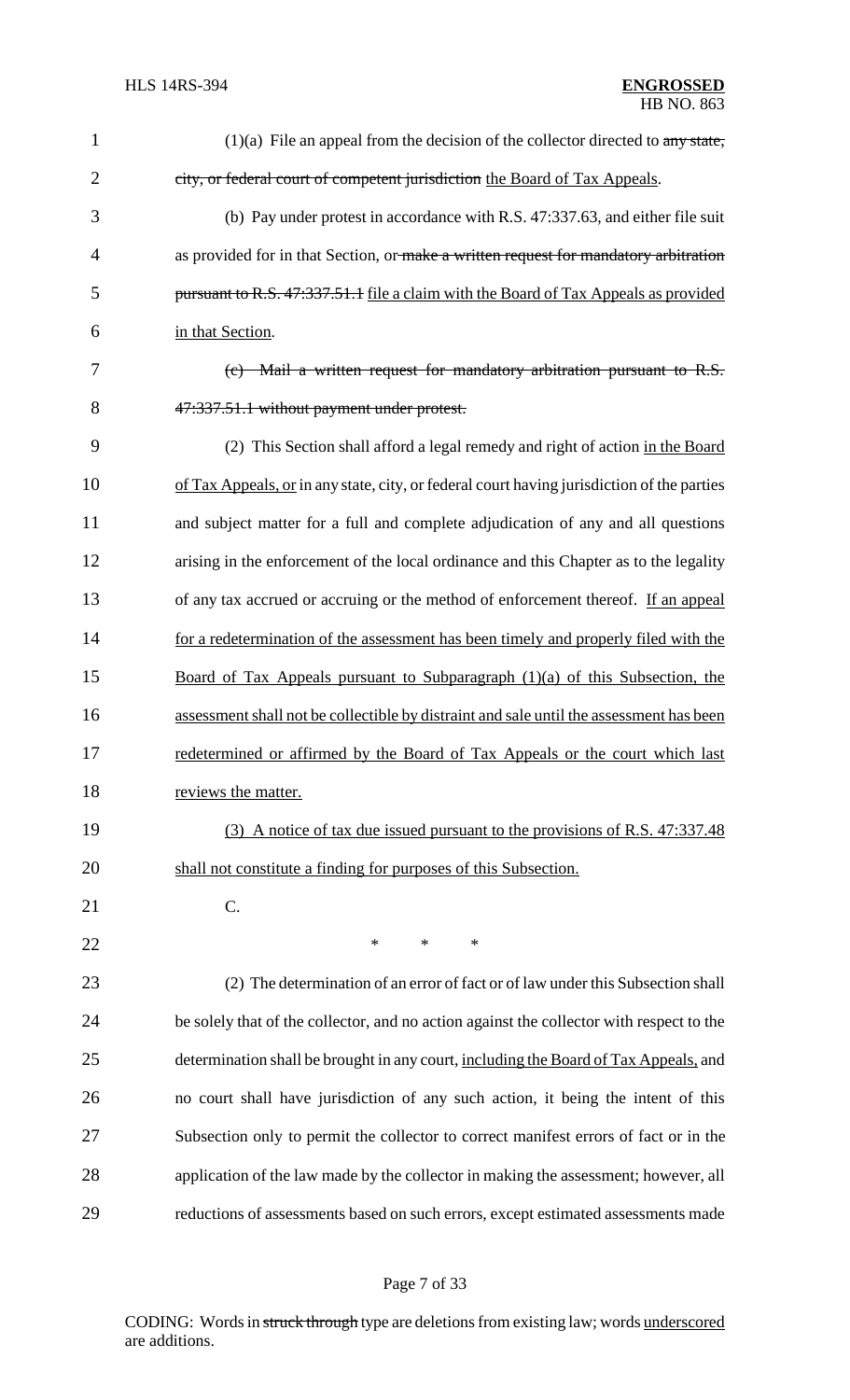| $\mathbf 1$    | due to the failure of the taxpayer to file a proper tax return, must be approved and    |
|----------------|-----------------------------------------------------------------------------------------|
| $\overline{2}$ | signed by the collector. Estimated assessments made due to the failure of the           |
| 3              | taxpayer to file a proper tax return may be corrected by the acceptance of the proper   |
| 4              | tax return and must be approved by the collector or his designee.                       |
| 5              | $\ast$<br>$\ast$<br>$\ast$                                                              |
| 6              | §337.53. Assessment and notice when tax is in jeopardy                                  |
| 7              | $\ast$<br>$\ast$<br>$\ast$                                                              |
| 8              | C. The taxpayer against whom the assessment lies can stay distraint of his              |
| 9              | property, or sale of his property already distrained, as the case may be, only by the   |
| 10             | immediate payment of the assessment or by posting with the collector a surety bond      |
| 11             | for twice the amount of such assessment, or of a lower amount acceptable to the         |
| 12             | collector, with such sureties as the collector deems necessary. The taxpayer shall      |
| 13             | have sixty calendar days from the date of payment, or the date of posting bond, to      |
| 14             | appeal to a court of competent jurisdiction the Board of Tax Appeals for a              |
| 15             | redetermination of the assessment. During this period, the collector shall hold any     |
| 16             | payment made in an escrow account. If the taxpayer does not appeal, the collector       |
| 17             | shall immediately credit such payment to tax collections or proceed to collect from     |
| 18             | sureties, if any were given. In the event of an appeal, such payment or demand for      |
| 19             | payment from sureties given shall be held in abeyance pending the redetermination       |
| 20             | or affirmation of the assessment by the Board of Tax Appeals or the court which last    |
| 21             | reviews the matter. Final payment, or collection from sureties, will be for the         |
| 22             | amount of the affirmed or redetermined assessment.                                      |
| 23             | §337.54. Assessment and claims in bankruptcy and receivership                           |
| 24             | Upon the adjudication of bankruptcy of any taxpayer in any bankruptcy                   |
| 25             | proceeding, or the appointment of a receiver for any taxpayer in a receivership         |
| 26             | proceeding, before any court of this state or of the United States, the collector may   |
| 27             | immediately make a determination from any available information or by estimate or       |
| 28             | otherwise, of the amount of tax, penalty and interest the taxpayer is liable to pay and |
| 29             | immediately assess said amount, and by a writing to be retained as a part of his        |

# Page 8 of 33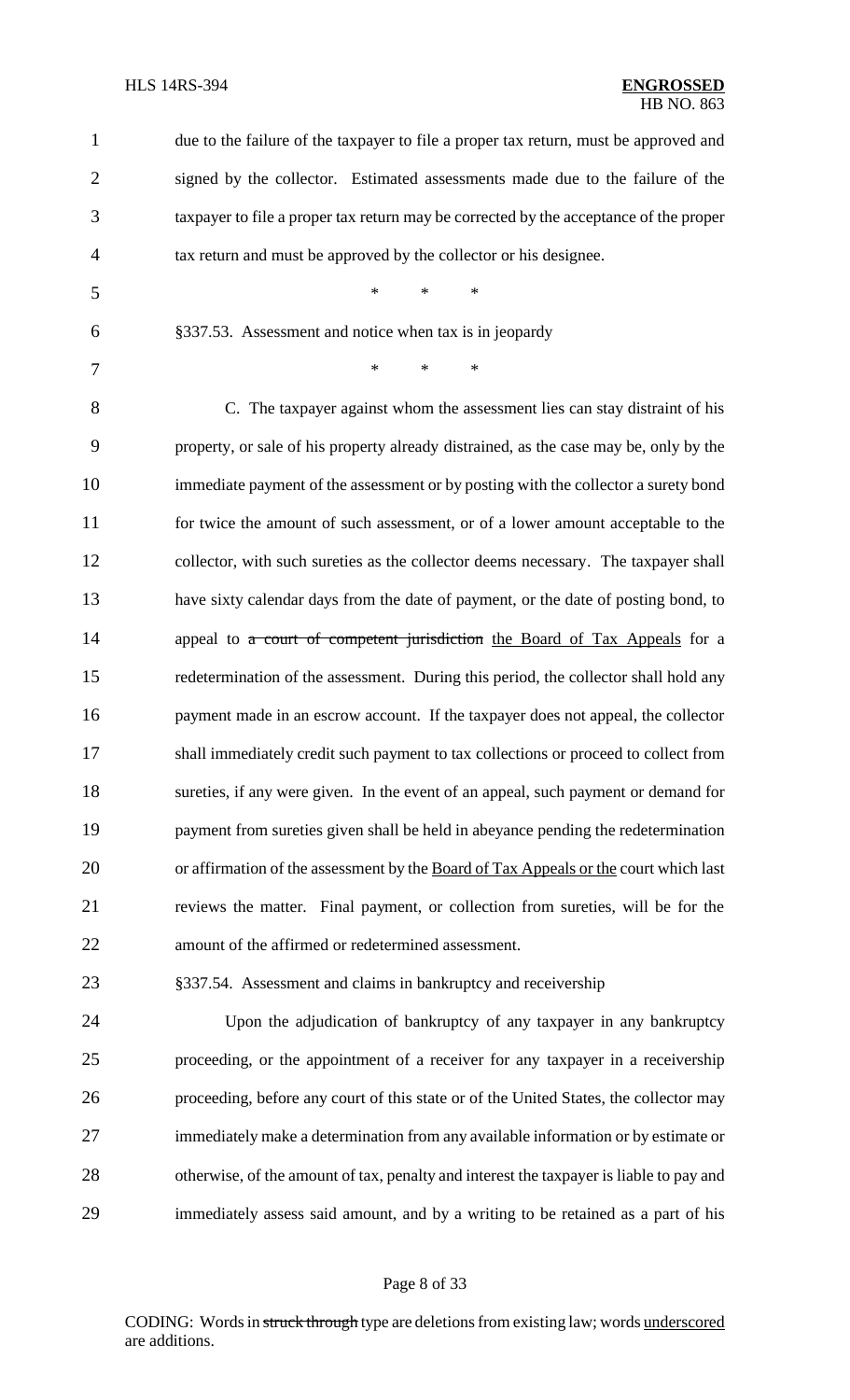| $\mathbf{1}$   | official records indicate that such assessment has been made. Such assessment may         |
|----------------|-------------------------------------------------------------------------------------------|
| $\overline{2}$ | be made whenever a tax becomes due under the provisions of this Chapter,                  |
| 3              | regardless of whether it is then payable or not. Claims for such assessments, and         |
| $\overline{4}$ | additional interest and attorney fees thereon, shall be presented for adjudication in     |
| 5              | accordance with law to the court before which the bankruptcy or receivership              |
| 6              | proceeding is pending despite the pendency of delays before assessment provided in        |
| 7              | R.S. 47:337.48 through 337.51, or the pendency of an appeal to the collector, the         |
| 8              | Board of Tax Appeals, or the courts for a redetermination. However, no petition for       |
| 9              | the redetermination of an assessment shall be filed with the collector, the Board of      |
| 10             | Tax Appeals, or the courts after an adjudication of bankruptcy or the appointment of      |
| 11             | a receiver, unless the petition is accompanied by a certified copy of an order of the     |
| 12             | court before which the bankruptcy or receivership proceedings is pending,                 |
| 13             | authorizing the trustee or receiver to prosecute such appeal.                             |
| 14             | *<br>$\ast$<br>$\ast$                                                                     |
| 15             | §337.63. Remittance of tax under protest; suits to recover                                |
| 16             | $A(1)(a)$ Any taxpayer protesting the payment of any amount found due by                  |
| 17             | the collector or the enforcement of any provision of law in relation thereto shall        |
| 18             | remit to the collector the amount due and at that time shall give notice of intention     |
| 19             | to file suit for the recovery of such tax or shall remit to the collector the amount due, |
| 20             | and make a written request for mandatory arbitration pursuant to R.S. 47:337.51.1         |
| 21             | at that time give notice of intention to file a claim with the Board of Tax Appeals,      |
| 22             | as provided in this Section.                                                              |
| 23             | (b) In the case of sales or use taxes that are required to be collected and               |
| 24             | remitted by a selling dealer as provided for in R.S. 47:337.17, the purchaser, in order   |
| 25             | to avail himself of the alternative remedy provided by this Section, shall remit          |
| 26             | protested sales or use tax to the selling dealer, and shall retain copies of              |
| 27             | documentation evidencing the amount of the sales or use tax paid to the dealer on the     |
| 28             | transactions. On or before the twentieth day of the month following the month of the      |
| 29             | transactions on which the selling dealer charged the tax, the purchaser shall inform      |
|                |                                                                                           |

# Page 9 of 33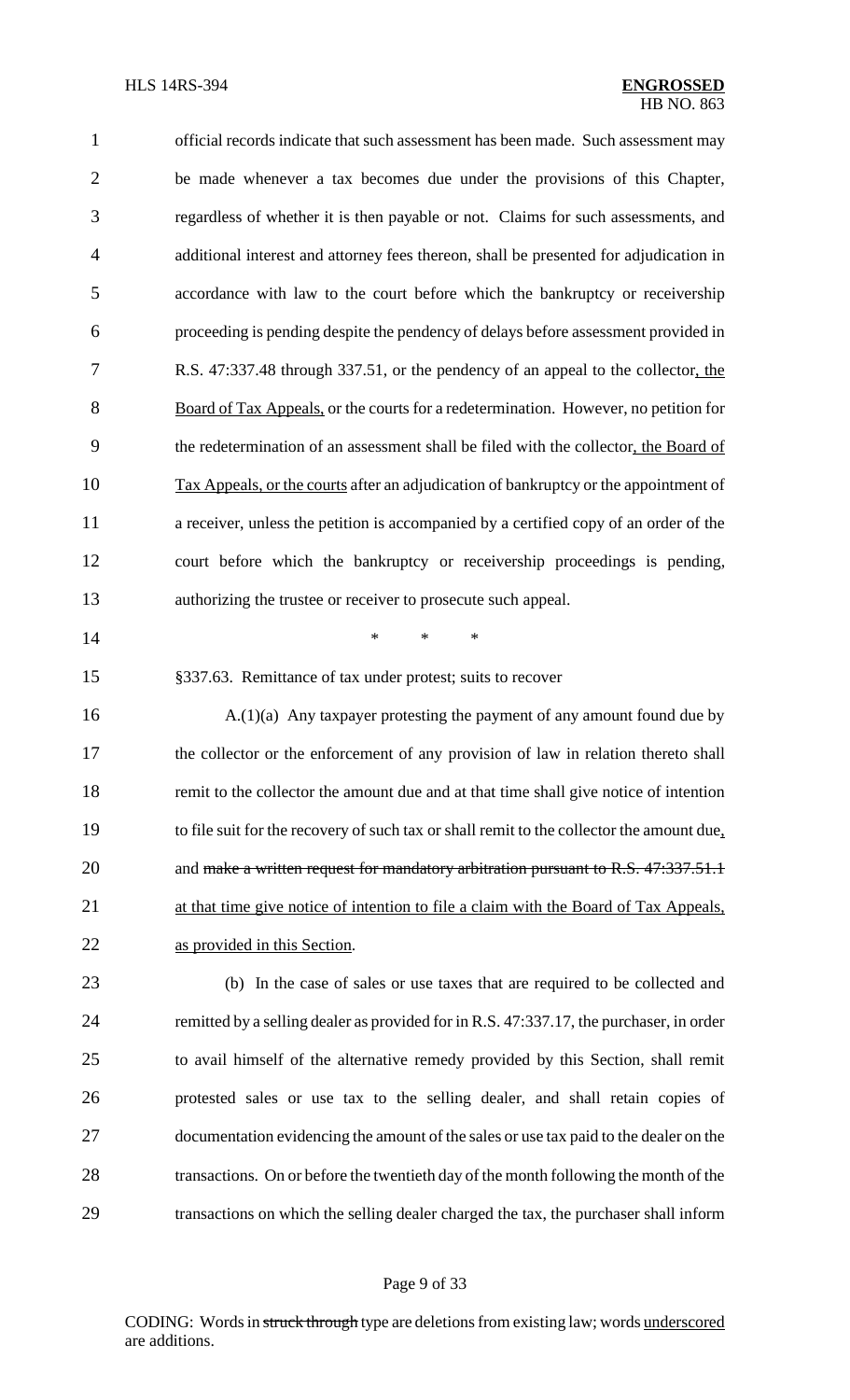1 the collector by certified mail or other reasonable means of the dates and amounts 2 of the protested taxes that were charged by the selling dealer, and shall give notice 3 of the purchaser's intention to file suit for recovery of the tax or to make a written 4 request for mandatory arbitration pursuant to R.S. 47:337.51.1 file a claim for 5 recovery of the tax with the Board of Tax Appeals, as provided by law.

6 (2) Upon receipt of this notice, the amount remitted to the collector or the 7 amount of protested taxes that have been paid to the selling dealer shall be placed in 8 an escrow account and held by the collector or his duly authorized representative for 9 a period of thirty days. If suit is filed for recovery of the tax or a written request for 10 mandatory arbitration is mailed as provided for in R.S. 47:337.51.1 claim is filed 11 with the Board of Tax Appeals for recovery of the tax, within the thirty-day period, 12 the funds in the escrow account shall be further held pending the outcome of the suit 13 or the arbitration proceeding claim with the Board of Tax Appeals or appeal 14 therefrom.

 $15$  \* \* \*

16 B. This Section shall afford a legal remedy and right of action in the Board 17 of Tax Appeals as provided in this Section, or in any state court having jurisdiction of the parties and subject matter, for a full and complete adjudication of any and all questions arising in the enforcement of the sales and use tax of a taxing authority as to the legality of any tax accrued or accruing or the method of enforcement thereof. In such action, service of process upon the collector shall be sufficient service, and he shall be the sole necessary and proper party defendant in any such suit.

23 **\*** \* \* \*

24 D. Upon request of a taxpayer and upon proper showing by such taxpayer 25 that the principle of law involved in an additional assessment is already pending 26 before the courts for judicial determination or before an arbitration panel as provided 27 for in R.S. 47:337.51 the Board of Tax Appeals, the taxpayer, upon agreement to 28 abide by the decision of the courts, an arbitration panel the Board of Tax Appeals, 29 or by a final judgment of a court upon a timely appeal of a decision of an arbitration

### Page 10 of 33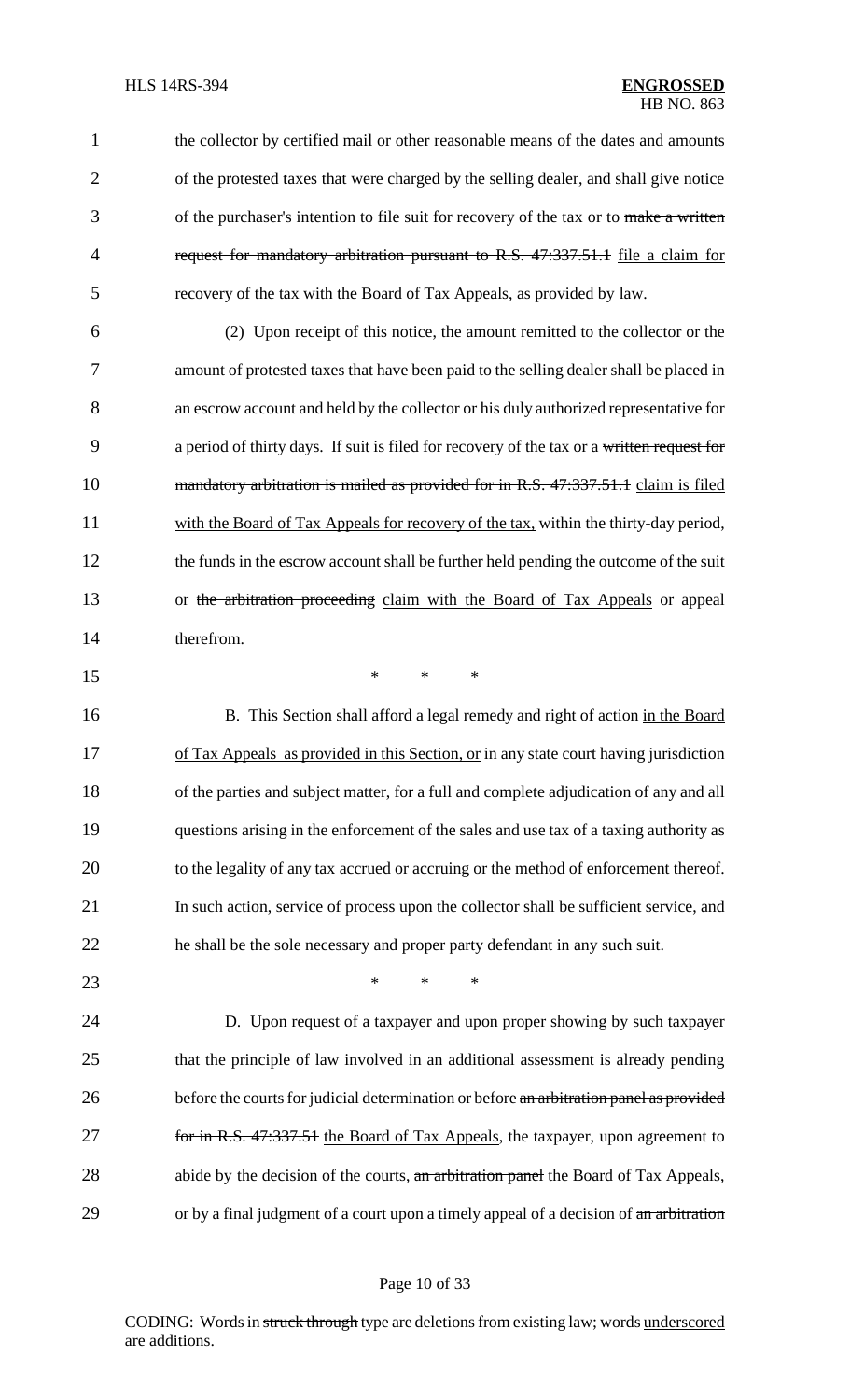| $\mathbf{1}$   | panel the Board of Tax Appeals, may remit the additional assessment under protest,     |
|----------------|----------------------------------------------------------------------------------------|
| $\overline{2}$ | but need not file an additional suit or make another mandatory arbitration request     |
| 3              | claim. In such cases, the tax so paid under protest shall be placed in an escrow       |
| 4              | account and held by the collector until the question of law involved has been          |
| 5              | determined by the courts, an arbitration panel the Board of Tax Appeals, or by a final |
| 6              | judgment of a court upon a timely appeal of a decision of an arbitration panel the     |
| 7              | Board of Tax Appeals, and shall then be disposed of as therein provided.               |
| 8              | $\ast$<br>$\ast$<br>$\ast$                                                             |
| 9              | §337.67. Suspension and interruption of prescription                                   |
| 10             | $\ast$<br>$\ast$<br>$\ast$                                                             |
| 11             | B. The prescriptive period running against any such sales and use tax shall            |
| 12             | be interrupted by any of the following:                                                |
| 13             | *<br>$\ast$<br>$\ast$                                                                  |
| 14             | (3) The filing of any pleading, either by the collector or the taxpayer, with          |
| 15             | the Board of Tax Appeals or with any state or federal court.                           |
| 16             | ∗<br>*<br>∗                                                                            |
| 17             | The running of such prescriptive period may also be suspended as                       |
| 18             | follows:                                                                               |
| 19             | $*$<br>$\ast$<br>$\ast$                                                                |
| 20             | (3) By use of the mandatory arbitration procedure provided for in R.S.                 |
| 21             | 47.337.51.1. the filing of a claim for refund as to the period for which a refund is   |
| 22             | requested, which shall also suspend prescription for the same period for the collector |
| 23             | to determine whether the taxpayer owes any other liability for the same type of tax    |
| 24             | under the provisions of R.S. 47:337.78.                                                |
| 25             | D.                                                                                     |
| 26             | $*$<br>$\ast$<br>$\ast$                                                                |
| 27             | (2) However, if a taxpayer who does not file a tax return required to be filed         |
| 28             | by this Chapter later becomes responsible for the filing of such return due to a       |
| 29             | decision of the Board of Tax Appeals which has become final, or due to a final court   |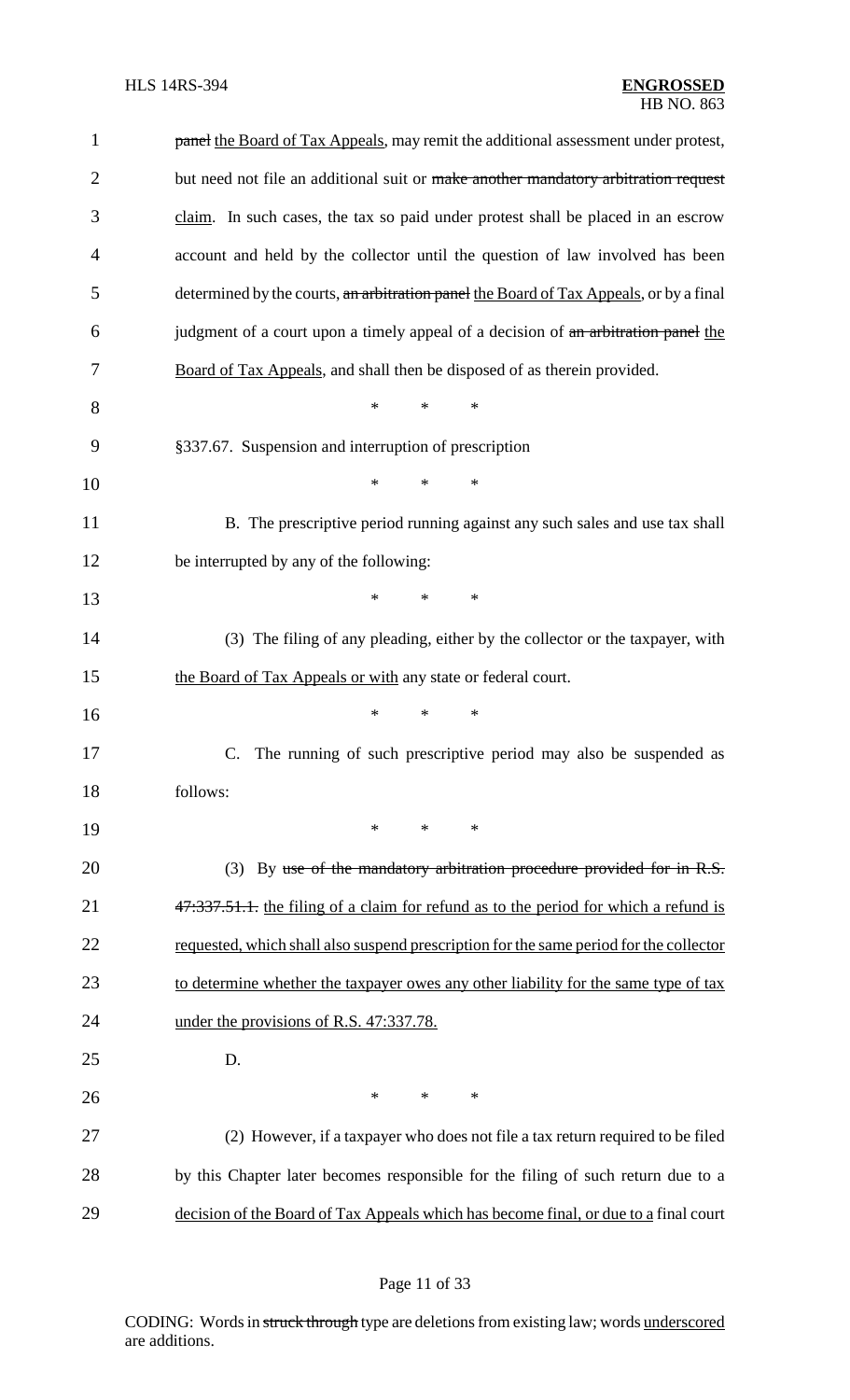| $\mathbf{1}$   | decision rendering which renders a transaction or other activity as taxable, and the     |
|----------------|------------------------------------------------------------------------------------------|
| $\overline{2}$ | laws, regulations, or jurisprudence of this state previously classified that transaction |
| 3              | or other activity as nontaxable, this provision shall not apply and prescription shall   |
| $\overline{4}$ | run as if the taxpayer had timely filed the return.                                      |
| 5              | $\ast$<br>$\ast$<br>$\ast$                                                               |
| 6              | §337.77. Refunds of overpayments authorized                                              |
| 7              | $\ast$<br>$\ast$<br>∗                                                                    |
| 8              | F. This Section shall not be construed to authorize any refund of tax overpaid           |
| 9              | through a mistake of law arising from the misinterpretation by the collector of the      |
| 10             | provisions of any law or of any rules and regulations. In the event a taxpayer           |
| 11             | believes that the collector has misinterpreted the law or rules and regulations          |
| 12             | contrary therewith, his remedy is by payment under protest and suit to recover or        |
| 13             | claim to the Board of Tax Appeals, as provided by law.                                   |
| 14             | G. A claim for a refund or credit in a properly addressed envelope with                  |
| 15             | sufficient postage delivered by the United States Postal Service is deemed filed by      |
| 16             | the taxpayer and received by the collector on the date postmarked by the United          |
| 17             | States Postal Service. Additionally, a claim for refund or credit is deemed filed by     |
| 18             | the taxpayer and received by the collector through any means provided for by any         |
| 19             | regulation promulgated pursuant to R.S. 47:337.97 through 337.100.                       |
| 20             | $\ast$<br>$\ast$<br>∗                                                                    |
| 21             | §337.81. Appeals from the collector's disallowance of refund claim                       |
| 22             | A.                                                                                       |
| 23             | $*$ and $*$<br>$\ast$<br>$\ast$                                                          |
| 24             | The taxpayer may appeal a denial of a claim for refund to $\alpha$ court of<br>(2)       |
| 25             | competent jurisdiction or mail a written request for mandatory arbitration pursuant      |
| 26             | to R.S. 47:337.51.1 the Board of Tax Appeals, as provided by law. No appeal may          |
| 27             | be filed or request for arbitration made before the expiration of one year from the      |
| 28             | date of filing such claim unless the collector renders a decision thereon within that    |
| 29             | time, nor after the expiration of ninety days from the date of mailing by certified or   |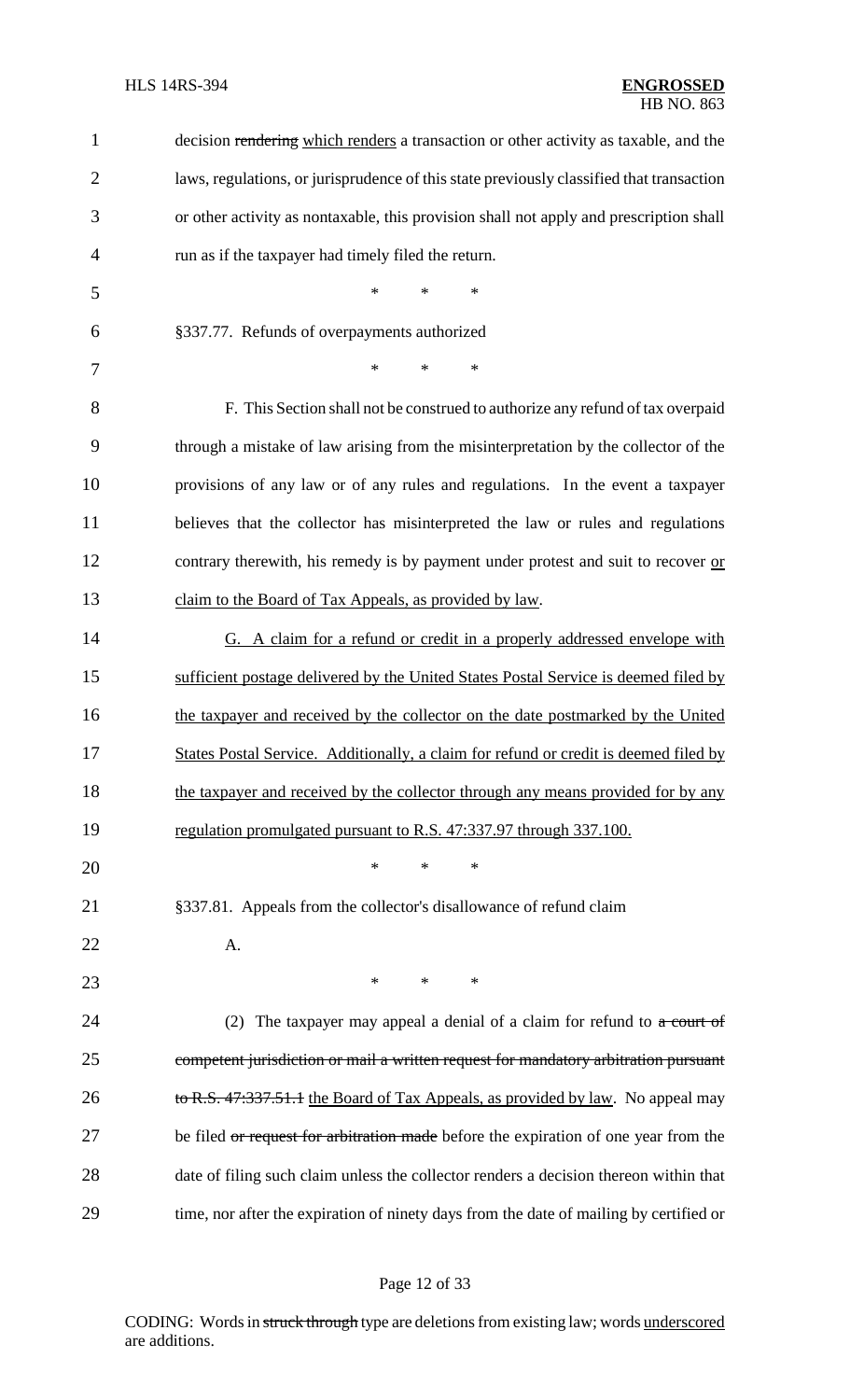| $\mathbf 1$    | registered mail by the collector to the taxpayer of a notice of the disallowance of the   |
|----------------|-------------------------------------------------------------------------------------------|
| $\overline{2}$ | part of the claim to which such appeal relates, nor after the expiration of one hundred   |
| 3              | eighty days from the end of the year in which the collector failed to act.                |
| 4              | $\ast$<br>$\ast$<br>∗                                                                     |
| 5              | In answering any such appeal, the collector is authorized to assert a<br>C.               |
| 6              | demand for any tax and additions thereto that he may deem is due for the period           |
| 7              | involved in the claim for refund or credit, and the Board of Tax Appeals shall have       |
| 8              | jurisdiction to determine the correct amount of tax for the period in controversy, and    |
| 9              | to render judgment ordering the refund or crediting of any overpayment or ordering        |
| 10             | the payment of any additional tax, interest, penalty, attorney fees, and other amounts    |
| 11             | found to be due.                                                                          |
| 12             | §337.81.1. Board of Tax Appeals' finding of overpayment upon appeal from                  |
| 13             | assessment                                                                                |
| 14             | If the Board of Tax Appeals, pursuant to a hearing of an appeal from an                   |
| 15             | assessment of the collector in accordance with the provisions of R.S. 47:337.51,          |
| 16             | 337.53, or 337.54, finds that there is no tax due and further finds that the taxpayer     |
| 17             | has made a refundable overpayment of the tax for the period for which the collector       |
| 18             | asserted the claim for additional tax, the Board of Tax Appeals shall have jurisdiction   |
| 19             | to determine the amount of the overpayment, and to order that the amount of               |
| 20             | overpayment be refunded or credited to the taxpayer; however, the Board of Tax            |
| 21             | Appeals shall not order a refund or credit unless, as part of its decision, it determines |
| 22             | that either the petition of appeal in which the refund or credit was requested was filed  |
| 23             | within the period set out in R.S. 47:337.79, or that a claim for the refund or credit     |
| 24             | had been filed with the collector within that period.                                     |
| 25             | $\ast$<br>∗<br>∗                                                                          |
| 26             | §337.86. Credit for taxes paid                                                            |
| 27             | $\ast$<br>$\ast$<br>∗                                                                     |
| 28             | E.(1) Notwithstanding any other law to the contrary, no person shall be taxed             |
| 29             | with respect to a particular event more than once, provided that the person collecting    |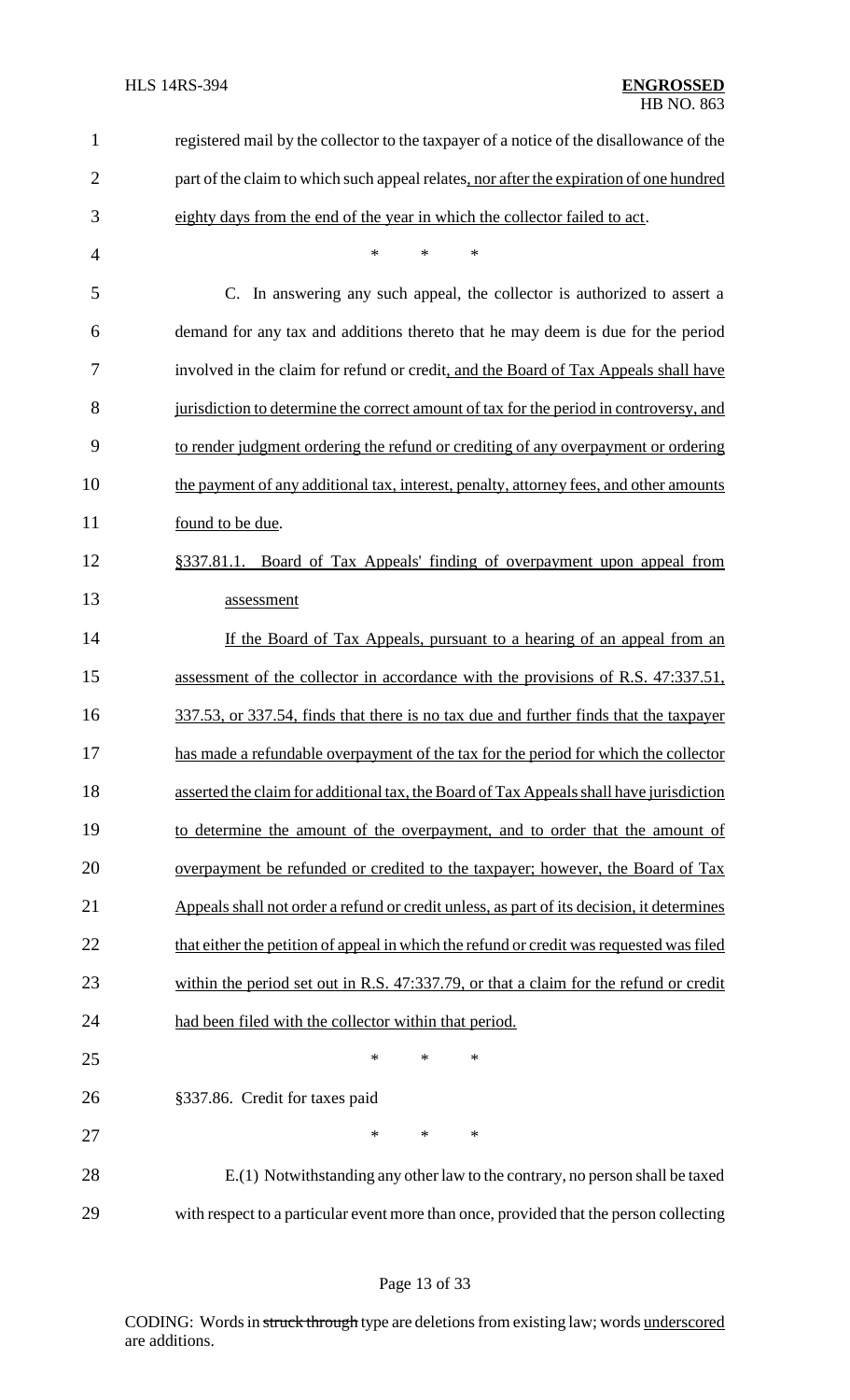| 1              | and remitting taxes can produce to the collector documentary evidence to show a           |
|----------------|-------------------------------------------------------------------------------------------|
| $\overline{2}$ | good faith effort to recover taxes paid to the incorrect taxing authority.<br>Such        |
| 3              | documentary evidence shall consist of the following:                                      |
| 4              | $\ast$<br>*<br>*                                                                          |
| 5              | (d) Notwithstanding any provision of law to the contrary, any taxpayer who                |
| 6              | receives an assessment and who has complied with any applicable provisions of             |
| 7              | Subparagraphs (a) through (c) of this Paragraph, may within thirty calendar days of       |
| 8              | the date of notice, take any action specified in R.S. $47:337.51(A)(1)$ .                 |
| 9              | The collector shall not impose penalties or interest on taxes<br>(2)(a)                   |
| 10             | erroneously paid to another taxing authority unless the erroneous payment was the         |
| 11             | result of intentional conduct of gross negligence on the part of the persons collecting   |
| 12             | and remitting taxes. In instances where a legitimate disagreement exists as to which      |
| 13             | taxing authority is owed, the involved taxing authorities shall resolve the dispute       |
| 14             | among themselves through any legal means, including the filing of a rule or petition      |
| 15             | in the manner provided for in R.S. 47:337.101.                                            |
| 16             | $\ast$<br>$\ast$<br>∗                                                                     |
| 17             | §337.101. Procedures to seek uniformity of interpretation of common or local sales        |
| 18             | tax law                                                                                   |
| 19             | A.                                                                                        |
| 20             | $\ast$<br>$\ast$<br>$\ast$                                                                |
| 21             | Such taxpayer or collector may proceed to seek uniformity of<br>(2)                       |
| 22             | interpretation of a rule, regulation, policy or interpretation of sales and use tax laws, |
| 23             | ordinances, rules, or regulations in accordance with any remedy available under           |
| 24             | applicable law, including the following procedures:                                       |
| 25             | (a) A rule to seek uniformity of interpretation of common sales tax law or                |
| 26             | local sales tax law in any court of competent jurisdiction, or in the Board of Tax        |
| 27             | Appeals.                                                                                  |
| 28             | $\ast$<br>∗<br>∗                                                                          |

# Page 14 of 33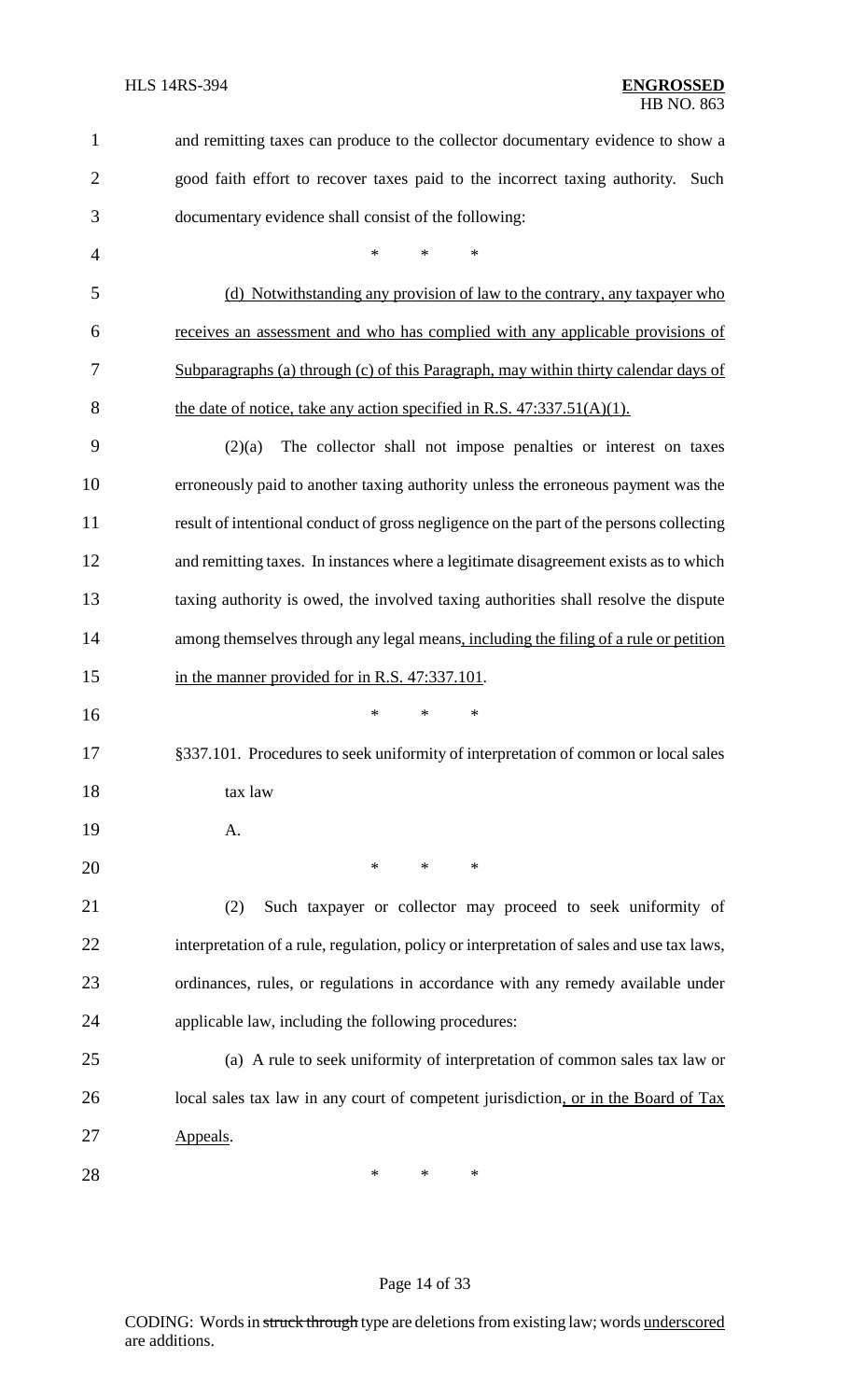| $\mathbf{1}$   | §1401. Creation of board of tax appeals                                                |
|----------------|----------------------------------------------------------------------------------------|
| $\overline{2}$ | In order to provide a board that will act as an appeal board to hear and decide,       |
| 3              | at a minimum of expense to the taxpayer, questions of law and fact arising from        |
| $\overline{4}$ | disputes or controversies between a taxpayer and the collector of revenue of the State |
| 5              | of Louisiana in the enforcement of any tax, excise, license, permit or any other tax   |
| 6              | law administered by the collector, and to exercise jurisdiction as provided for in the |
| 7              | Uniform Local Sales Tax Code, the Board of Tax Appeals, hereinafter referred to as     |
| 8              | the board, is created as an independent agency in the executive department of the      |
| 9              | state government Department of State Civil Service, and for the purposes of this       |
| 10             | Chapter.                                                                               |
| 11             | §1402. Membership of board; qualifications; appointment; term; vacancy; salary         |
| 12             | A. The Board of Tax Appeals shall be composed of three members who shall               |
| 13             | be qualified electors of the state. At least two of the board members shall be         |
| 14             | attorneys who have been admitted to the practice of law in Louisiana for at least five |
| 15             | years, and at least one of the board members shall be certified as a Tax Law           |
| 16             | Specialist by the Louisiana Board of Legal Specialization. Each member shall be        |
| 17             | appointed by the governor and shall serve at the pleasure of the governor. Vacancies   |
| 18             | shall be filled in the manner of the original appointment.                             |
| 19             | B. Each appointment to the board by the governor shall be submitted to the             |
| 20             | Senate for confirmation.                                                               |
| 21             | C. The term of members in office prior to twelve o'clock noon on July 16,              |
| 22             | 1984 shall be deemed to have terminated as of July 16, 1984; however, any such         |
| 23             | member shall remain in office until his successor is appointed and takes office        |
| 24             | governor shall make the following appointments on or before September 1, 2014:         |
| 25             | one member with a term expiring February 1, 2016, and one member with a term           |
| 26             | expiring February 1, 2018. Any subsequent appointments pursuant to this                |
| 27             | Subsection shall be for either a fixed term of four years or for the remainder of an   |
| 28             | unexpired term.                                                                        |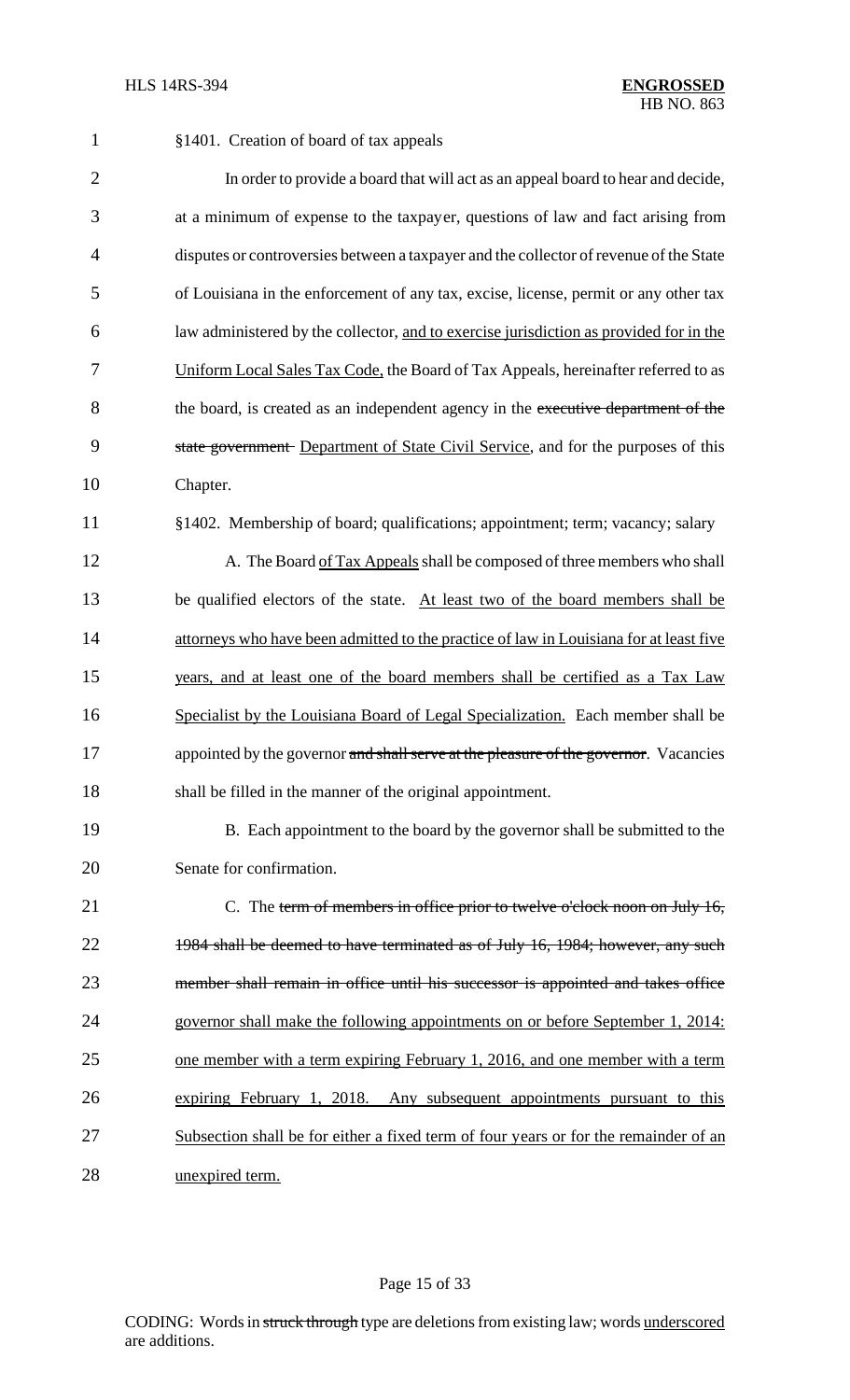| $\mathbf{1}$   | $D(1)$ On or before August 1, 2014, the governor shall appoint one member              |
|----------------|----------------------------------------------------------------------------------------|
| $\overline{2}$ | to a term expiring February 1, 2020, from a list of qualified nominees provided by     |
| 3              | the nominating committee established pursuant to this Subsection. Any subsequent       |
| 4              | appointments pursuant to this Subsection shall be for either a fixed term of six years |
| 5              | or for the remainder of an unexpired term.                                             |
| 6              | (2) The nominating committee shall be responsible for developing a list of             |
| 7              | not less than one, nor more than three, qualified nominees for any vacancy. Any        |
| 8              | person nominated by the committee must be an attorney with experience in               |
| 9              | Louisiana sales tax law, and at least one nominee shall be certified as a Tax Law      |
| 10             | Specialist by the Louisiana Board of Legal Specialization.                             |
| 11             | (3) The Local Tax Division Nominating Committee is hereby established to               |
| 12             | be comprised of eight members who shall be either an attorney licensed to practice     |
| 13             | law in Louisiana, a certified public accountant, or a parish tax administrator. The    |
| 14             | committee shall be comprised of the following members:                                 |
| 15             | (a) A representative of the Louisiana Association of Business and Industry.            |
| 16             | A representative of the Society of Louisiana Certified Public<br>(b)                   |
| 17             | Accountants, selected in consultation with the Business and Industry Committee of      |
| 18             | the Louisiana Association of Tax Administrators.                                       |
| 19             | (c) Two representatives of the Section on Taxation of the Louisiana State              |
| 20             | Bar Association, with one selected in consultation with the National Bar Association   |
| 21             | Greater New Orleans Chapter Louis A. Martinet Society.                                 |
| 22             | (d) A representative of the Louisiana Municipal Association.                           |
| 23             | (e) A representative of the Police Jury Association of Louisiana.                      |
| 24             | (f) A representative of the Louisiana School Boards Association.                       |
| 25             | (g) A representative of the Louisiana Sheriffs' Association.                           |
| 26             | The secretary-clerk of the board shall maintain the records of the<br>(4)              |
| 27             | nominating committee, and shall call an organizational meeting of the nominating       |
| 28             | committee in order for the nominating committee to elect its chairman.<br>The          |
| 29             | chairman, or a majority of committee members, may call meetings of the committee,      |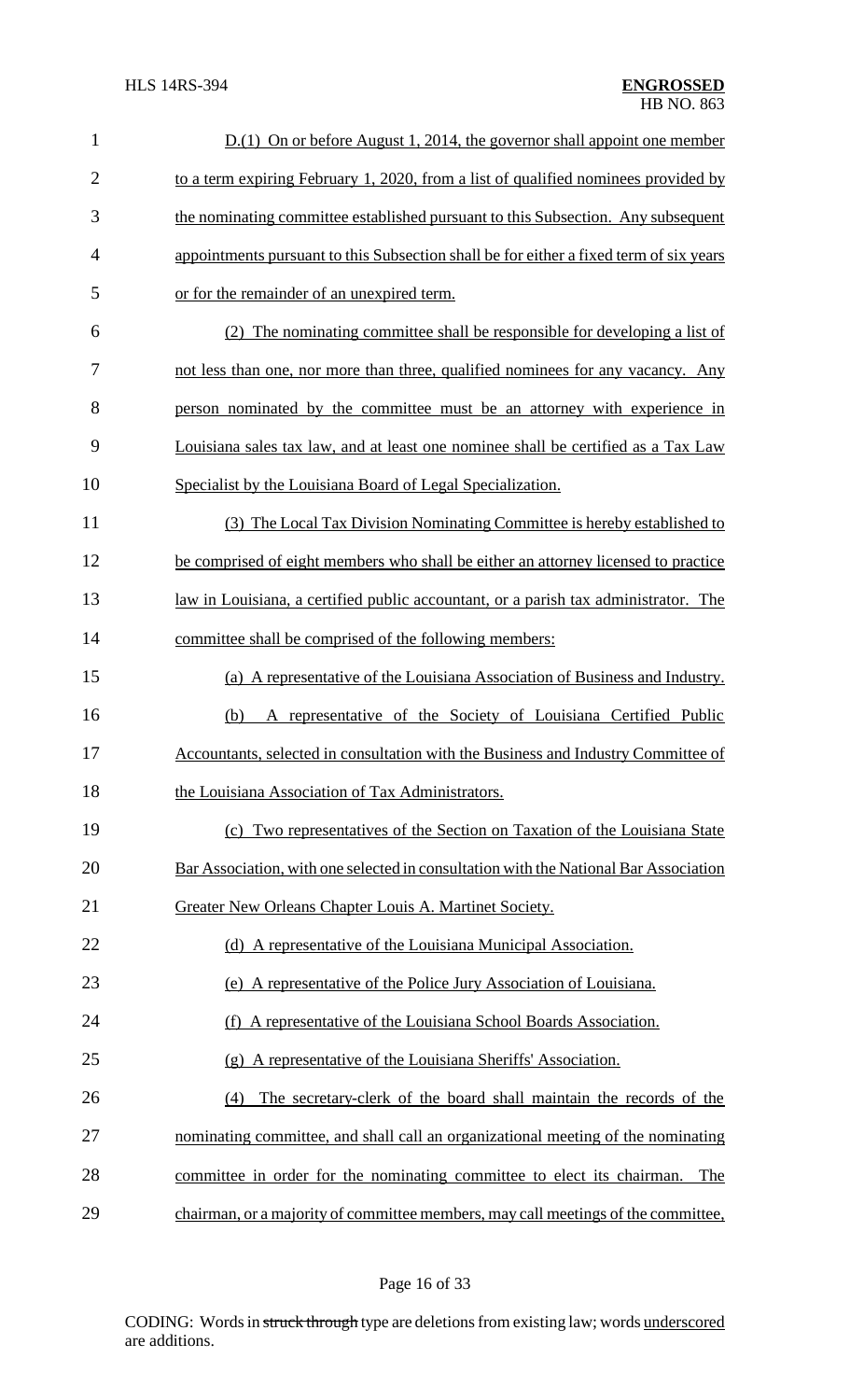| $\mathbf{1}$   | and shall provide advance notice of all meetings to the members and to the              |
|----------------|-----------------------------------------------------------------------------------------|
| $\overline{2}$ | appointing entities referenced in Paragraph (3) of this Subsection.                     |
| 3              | (5) Six members shall constitute a quorum for the transaction of committee              |
| 4              | business, and each nomination must be approved by a favorable vote of at least five     |
| 5              | committee members.                                                                      |
| 6              | $E(1)$ A board member shall continue to serve until a successor has been                |
| 7              | appointed. No member may be removed during an unexpired term of office except           |
| 8              | for good cause shown, which shall be subject to judicial review.                        |
| 9              | (2) A member who has served on the board for more than two and one-half                 |
| 10             | terms occurring within three consecutive terms shall be ineligible for reappointment    |
| 11             | to the board until at least two years from the last day of their last appointment.      |
| 12             | However, a member may be reappointed notwithstanding any other provision of law         |
| 13             | to the contrary, if nominated pursuant to Subsection D of this Section, and service     |
| 14             | pursuant to that Subsection is not counted for the purposes of any term or service      |
| 15             | limitation.                                                                             |
| 16             | F. The governor shall establish the compensation to be paid to members of               |
| 17             | the board, including any additional compensation for its officers. A member's           |
| 18             | compensation shall not be reduced during their unexpired term of office.                |
| 19             | §1403. Designation of chairman officers; domicile; quorum; seal                         |
| 20             | A.(1) The governor shall designate a chairman from the membership of the                |
| 21             | Board of Tax Appeals.                                                                   |
| 22             | The member other than the chairman with the longest service on the<br>(2)               |
| 23             | board shall be its vice chairman, and shall perform duties as may be specified in the   |
| 24             | rules of the board and delegated by the chairman.                                       |
| 25             | (3) The member appointed pursuant to R.S. 47:1402(D) shall be the hearing               |
| 26             | judge of the Local Tax Division of the board. For the purposes of the Local Tax         |
| 27             | Division, the judge shall exercise all jurisdiction, authority, and powers of the board |
| 28             | and its chairman, including the hearing of cases to be adjudicated in the division and  |
| 29             | the rendering of orders and judgments in such cases. The remainder of the board         |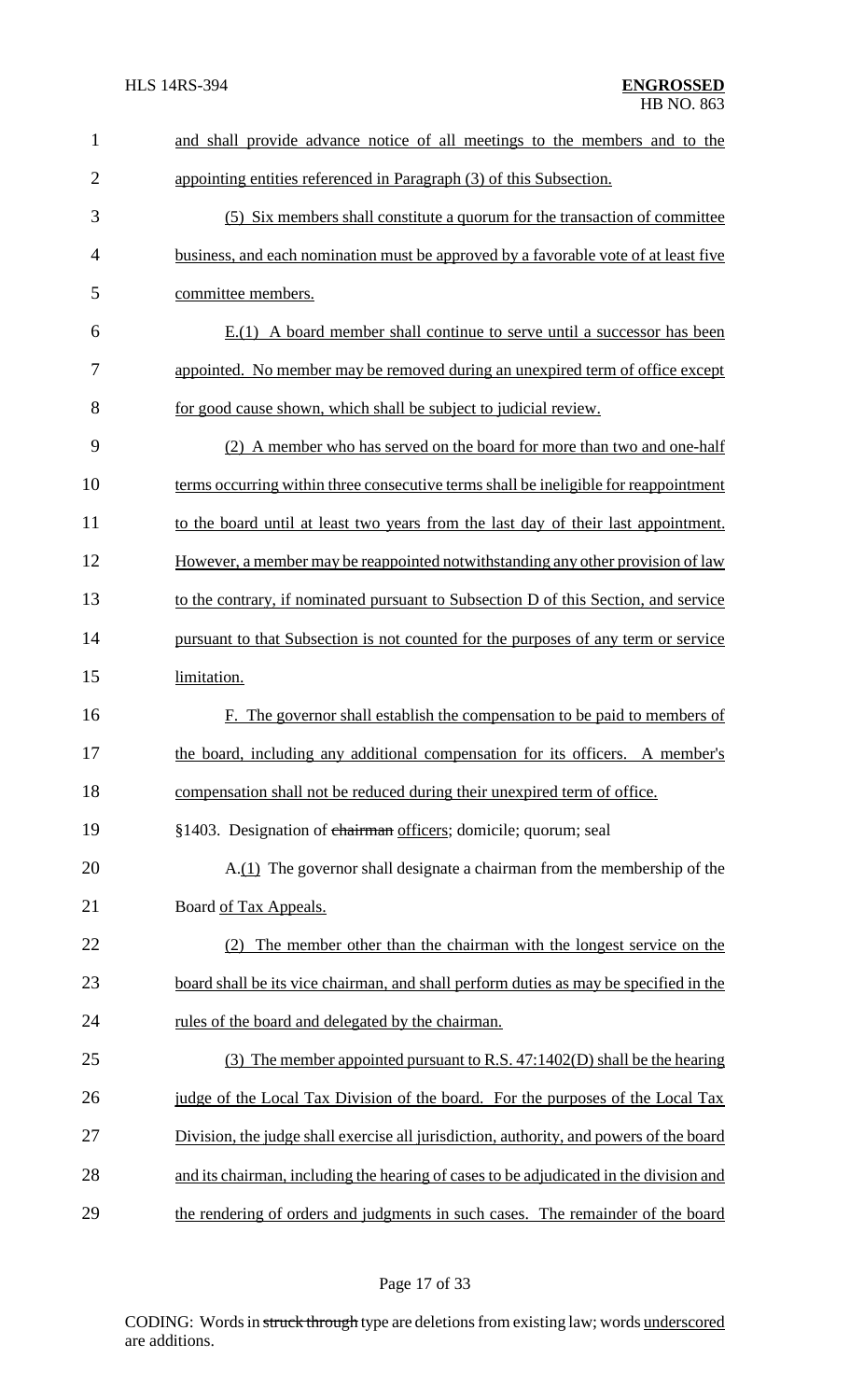| $\mathbf{1}$   | may temporarily exercise these functions during any vacancy in this appointment,       |
|----------------|----------------------------------------------------------------------------------------|
| $\overline{2}$ | but may only hear and render judgment in a case in the division if this appointment    |
| 3              | remains vacant for more than ninety days.                                              |
| 4              | B.(1) The principal office and domicile of the board shall be at Baton Rouge,          |
| 5              | Louisiana.                                                                             |
| 6              | The board may hold meetings at any place within the state, and any<br>(2)              |
| 7              | member, when designated by the chairman, may act as a hearing judge and conduct        |
| 8              | hearings for the purpose of receiving testimony, argument, or both and reporting his   |
| 9              | findings of fact, law, or both to the board for decision or judgment.                  |
| 10             | (3) The time and place of meetings and hearings shall be designated by the             |
| 11             | chairman, with a view of securing reasonable opportunity to taxpayers to appear        |
| 12             | before the board with as little inconvenience and expense to taxpayers parties and     |
| 13             | witnesses as is practicable.                                                           |
| 14             | (4) With the consent of all parties or upon the request of the taxpayer in a           |
| 15             | pre-trial matter involving only a state collector, the board may allow for a hearing   |
| 16             | to be held by telephone, video conference, or similar communication equipment,         |
| 17             | including the administration of oaths in proceedings.                                  |
| 18             | (5) Upon the motion of the local collector, a hearing in a matter involving            |
| 19             | only local taxing authorities from a single parish shall be held in that parish. The   |
| 20             | respective district or other local court shall make available any facilities necessary |
| 21             | for the hearing, and any relevant expenses may be taxed as costs.                      |
| 22             | $(6)(a)(i)$ Upon the joint motion of all parties in any matter, or pursuant to an      |
| 23             | election made by the local collector in accordance with the provisions of              |
| 24             | Subparagraph (b) of this Paragraph, a case filed with the board shall be heard in the  |
| 25             | board's Local Tax Division.                                                            |
| 26             | A case designated to be heard in the Local Tax Division shall be<br>(ii)               |
| 27             | adjudicated as provided for in RS. $47:1403(A)(3)$ .                                   |
| 28             | (iii) A case designated to be heard in the Local Tax Division may thereafter           |
| 29             | instead be heard and adjudicated by the entire board only upon the joint motion of     |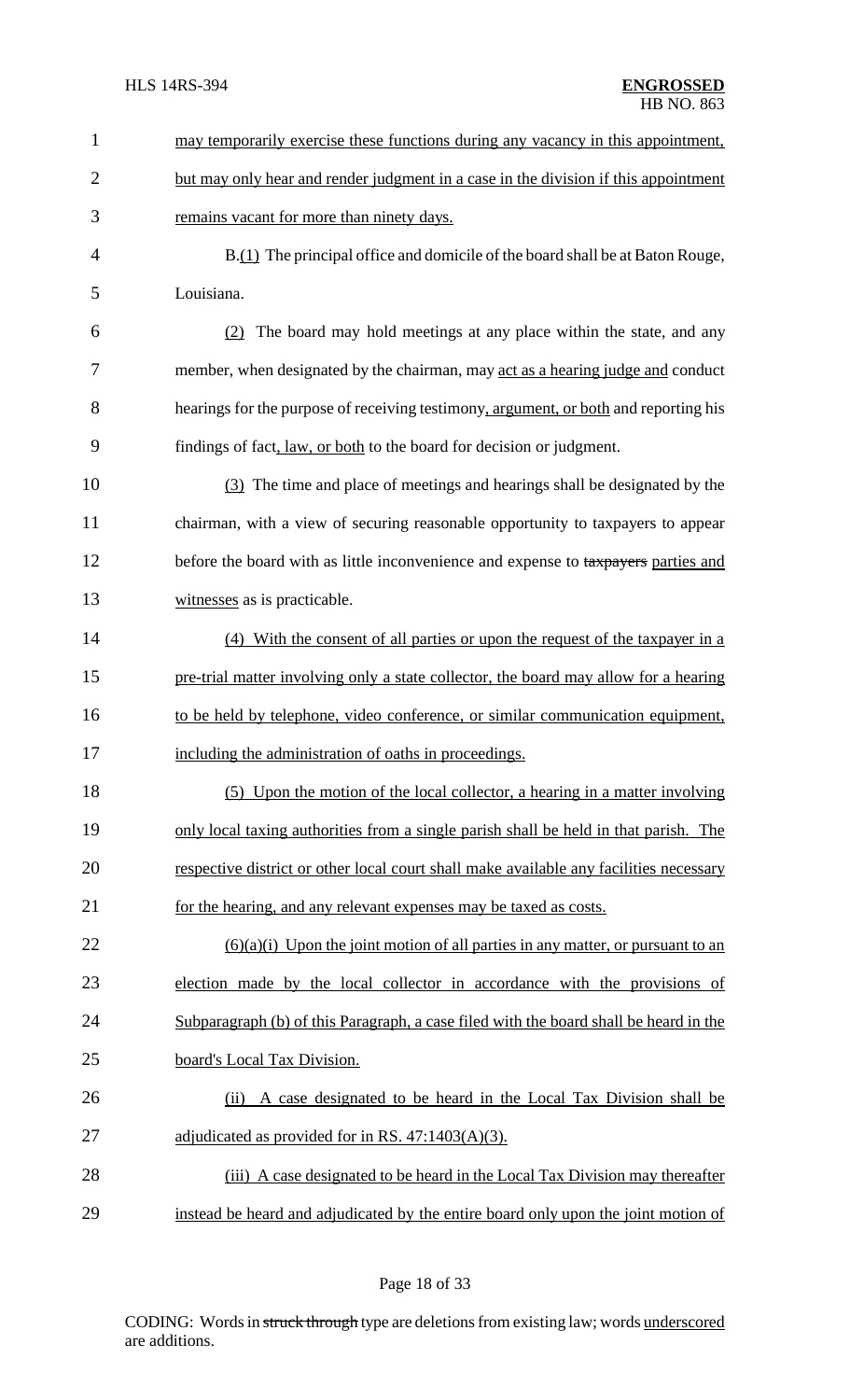| $\mathbf{1}$   | all parties. However, any board member may exercise the powers granted in R.S.            |
|----------------|-------------------------------------------------------------------------------------------|
| $\overline{2}$ | 47:1408, and the chairman may issue other non-dispositive orders concerning cases         |
| 3              | in the division upon the joint motion of all parties or, in the absence of and at the     |
| $\overline{4}$ | direction of the hearing judge.                                                           |
| 5              | (b) A local collector may elect in advance to have all cases against that local           |
| 6              | collector heard in the Local Tax Division. Such election shall be made, or repealed,      |
| 7              | in the form of an affidavit executed by the local collector. The affidavit shall be       |
| 8              | effective only for those cases filed with the board against that local collector at least |
| 9              | ninety days after the filing of the affidavit with the board's secretary-clerk. The       |
| 10             | secretary-clerk shall publish a list on the board's website identifying the respective    |
| 11             | dates on which any such affidavits were filed.                                            |
| 12             | *<br>$\ast$<br>∗                                                                          |
| 13             | §1407. Jurisdiction of the board                                                          |
| 14             | The jurisdiction of the board shall extend to the following:                              |
| 15             | $\ast$<br>*<br>$\ast$                                                                     |
| 16             | All matters related to other jurisdiction otherwise provided by law,<br>(3)               |
| 17             | including rules to seek uniformity of interpretation of common sales and use tax law      |
| 18             | or local sales and use tax law, as provided in R.S. $47:337.101(A)(2)$ .                  |
| 19             | $\ast$<br>*<br>*                                                                          |
| 20             | §1410. Findings of fact, decisions, and opinions                                          |
| 21             | $A$ . The board shall, in each case heard by it, or in any matter referred to it by       |
| 22             | the collector or in each case submitted to it upon stipulations of agreement and fact,    |
| 23             | make issue written findings of fact and conclusions of law and make and file a            |
| 24             | written decision or judgment thereon.                                                     |
| 25             | $\underline{B.(1)}$ The board may, in its discretion, issue an opinion in writing written |
| 26             | reasons in addition to its findings of fact and decision or judgment.                     |
| 27             | (2) Upon the request of any party, the board shall issue written reasons in               |
| 28             | addition to its judgment in a case.                                                       |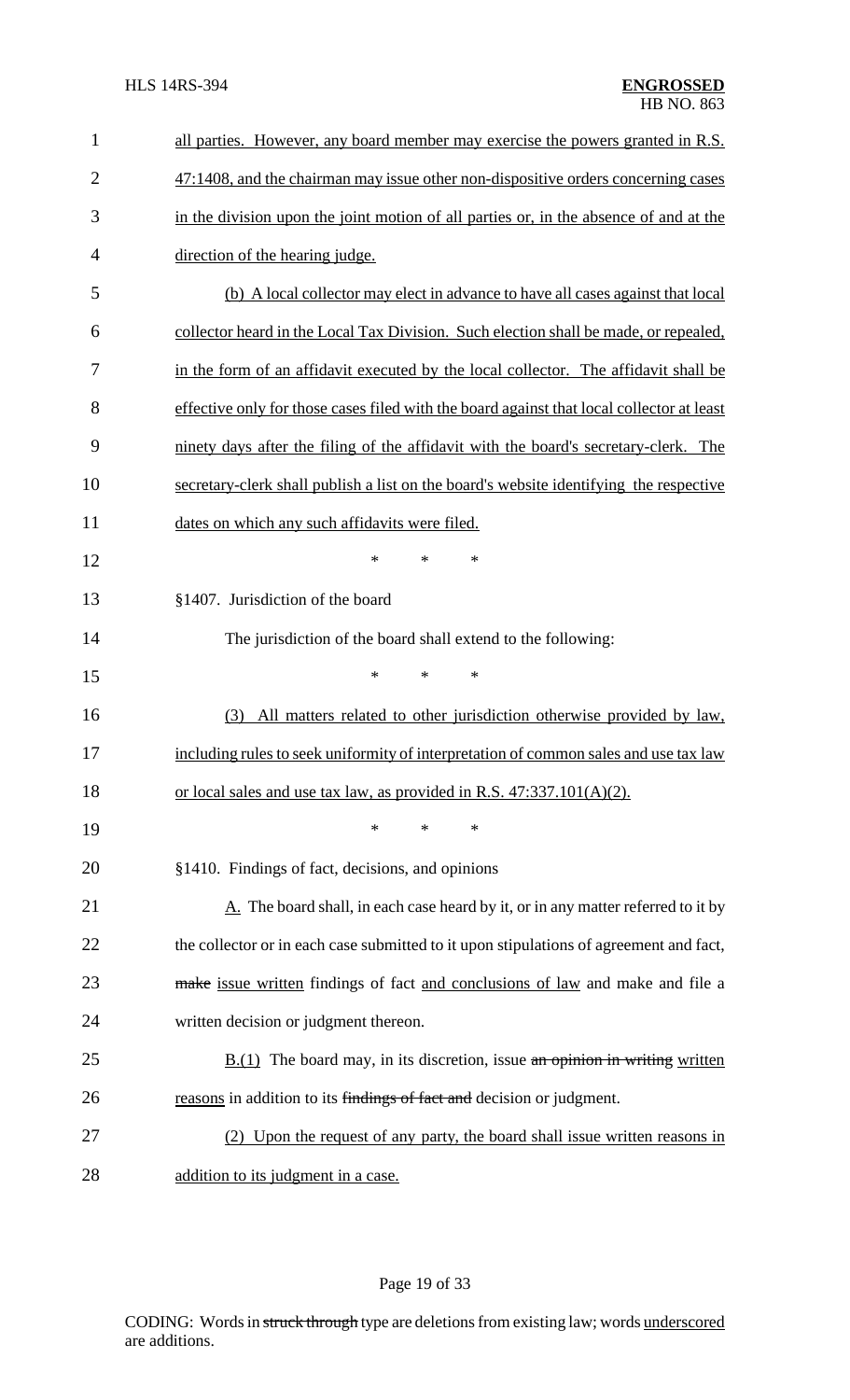| $\mathbf{1}$   | (3) Any additional written reasons issued pursuant to this Subsection shall           |
|----------------|---------------------------------------------------------------------------------------|
| $\overline{2}$ | be published on the board's website.                                                  |
| 3              | *<br>$\ast$<br>*                                                                      |
| $\overline{4}$ | §1413. Rules and regulations                                                          |
| 5              | A. In all other matters regarding the conduct of its hearings, the board may          |
| 6              | prescribe and promulgate rules and regulations not inconsistent with law or the       |
| 7              | provisions of this Chapter, which rules and regulations when prescribed, adopted and  |
| 8              | promulgated. Upon promulgation, the rules and regulations shall be binding upon       |
| 9              | parties litigant in any cause over which the jurisdiction of this board shall extend. |
| 10             | B. Rules related to the establishment of fees chargeable for filings and for          |
| 11             | services rendered by the board shall be subject to review, suspension, or veto        |
| 12             | pursuant to R.S. 49:968 through 970.                                                  |
| 13             | C. The rules and regulations of the board shall be annually reviewed, and             |
| 14             | may be revised as necessary to provide relative to a prompt adjudication of cases     |
| 15             | filed against local collectors.                                                       |
| 16             | §1414. Persons authorized to appear before the board                                  |
| 17             | ∗<br>∗<br>∗                                                                           |
| 18             | E. A local collector may be represented by any designated employee of the             |
| 19             | local collector.                                                                      |
| 20             | $\ast$<br>*<br>$\ast$                                                                 |
| 21             | §1417. Recusal; board members                                                         |
| 22             | A. In accordance with the provisions of the Louisiana Code of Civil                   |
| 23             | Procedure, a board member may voluntarily recuse himself and withdraw from any        |
| 24             | proceeding in which he cannot accord a fair and impartial hearing or consideration.   |
| 25             | B.(1) Any party may also request the recusal of a board member by filing a            |
| 26             | motion for recusal promptly upon learning of the basis for the disqualification,      |
| 27             | stating with particularity the grounds upon which it is claimed that a fair and       |
| 28             | impartial hearing cannot be accorded.                                                 |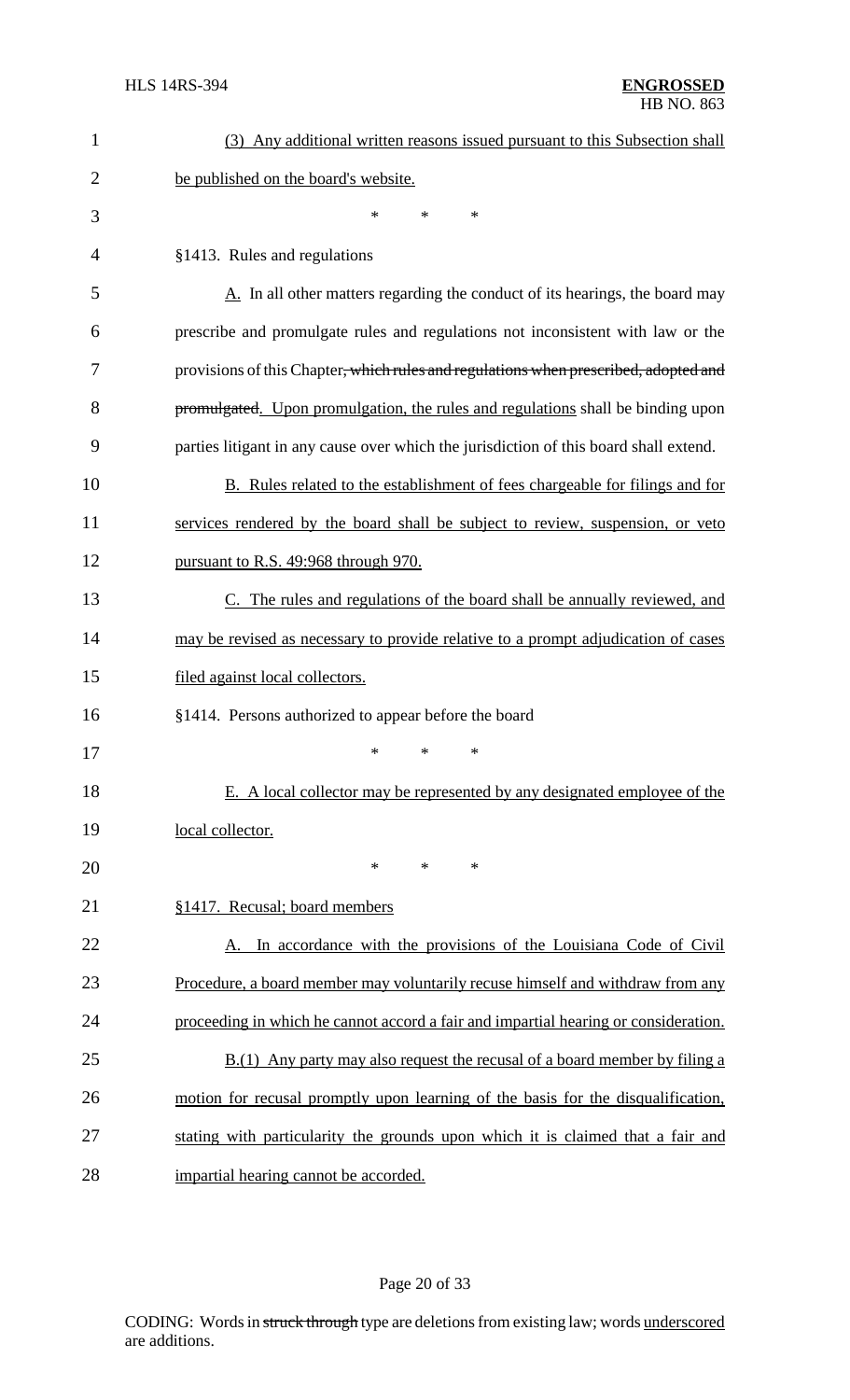| $\mathbf{1}$   | (2) The issue shall be determined promptly by the remaining board members              |
|----------------|----------------------------------------------------------------------------------------|
| $\overline{2}$ | in accordance with the rules of the Louisiana Code of Civil Procedure concerning the   |
| 3              | recusal of district judges.                                                            |
| $\overline{4}$ | $C(1)$ Upon the entry of an order of recusal concerning a board member or              |
| 5              | members, the remaining board members may hear and decide the case, or the              |
| 6              | chairman may assign the case to be heard in accordance with R.S. $47:1403(B)(2)$ ,     |
| 7              | and the board member acting as hearing judge shall render the judgment of the          |
| 8              | board.                                                                                 |
| 9              | (2) If all board members are recused, the chairman shall promptly notify the           |
| 10             | chief justice of the Louisiana Supreme Court, who shall appoint a retired judge to     |
| 11             | adjudicate the case as a hearing judge ad hoc for the board and to render the          |
| 12             | judgment of the board in the matter. For purposes of this Subsection, any person       |
| 13             | who has held office as a judge pursuant to Article V, Section 22 of the Constitution   |
| 14             | of Louisiana may be appointed. The retired judge shall be compensated pursuant to      |
| 15             | R.S. 11:1384 from funds available to the board, and these expenses may be assessed     |
| 16             | as costs.                                                                              |
| 17             | (3) Upon entry of an order of recusal concerning the board member presiding            |
| 18             | over a case in the Local Tax Division, the case shall be reassigned to be heard in     |
| 19             | accordance with Paragraph (2) of this Subsection, or, upon a joint motion of all       |
| 20             | parties it may either be heard pursuant to Paragraph (1) of this Subsection or be      |
| 21             | transferred to the district court of proper venue.                                     |
| 22             | D. Notwithstanding any provision of law to the contrary, including Chapter             |
| 23             | 15 of Title 42 of the Louisiana Revised Statutes of 1950, as amended, if any member    |
| 24             | of the board is recused from a case pursuant to this Section, he may continue to serve |
| 25             | as a member of the board while the remainder of the board adjudicates a taxpayer's     |
| 26             | appeal or claim, but the board member shall have no participation or involvement in    |
| 27             | any case in which he is recused.                                                       |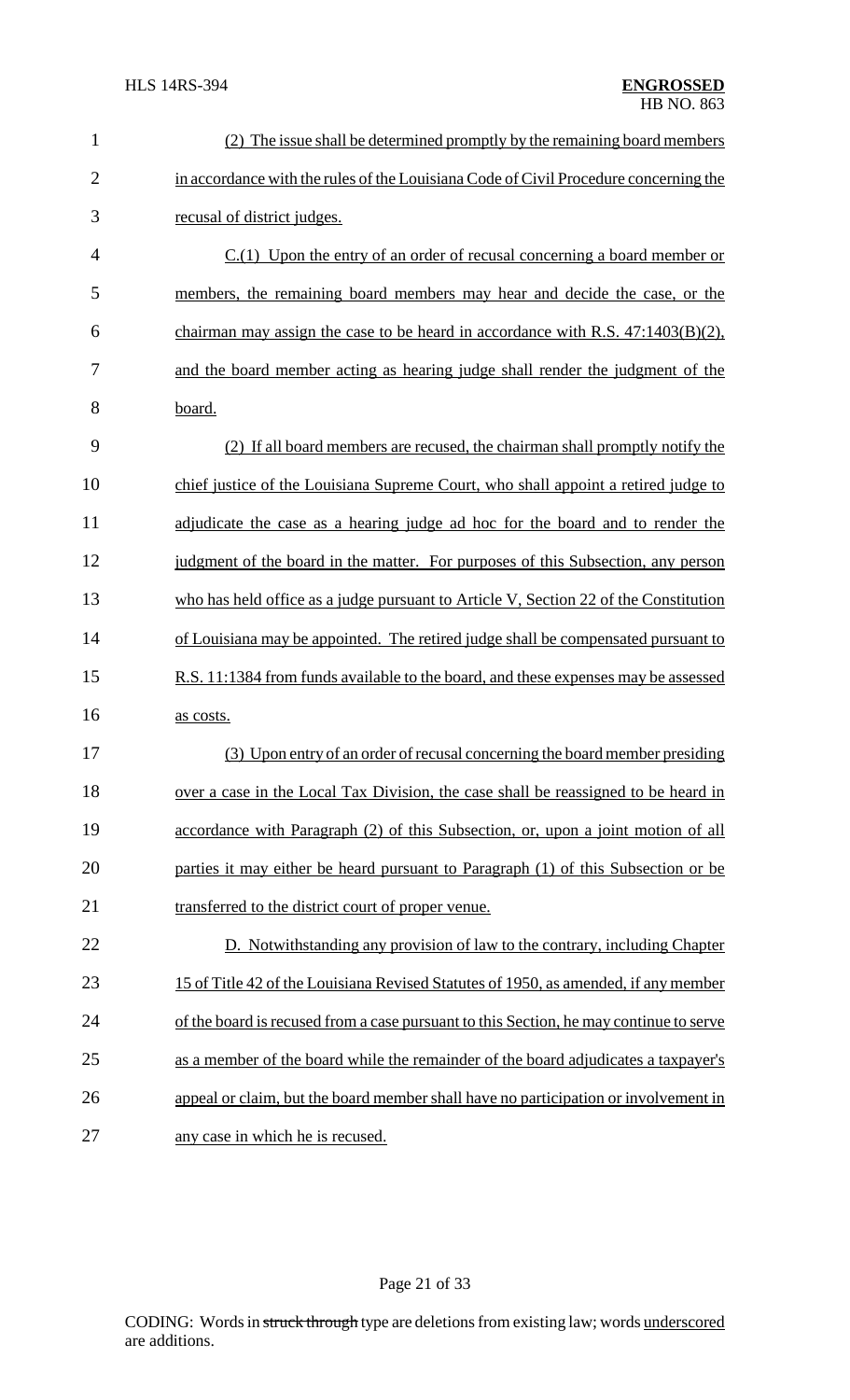| $\mathbf{1}$   | §1418. Definitions                                                                         |
|----------------|--------------------------------------------------------------------------------------------|
| $\overline{2}$ | For purposes of this Chapter, except when the context requires otherwise, the              |
| 3              | words and expressions defined in this Section shall have the following meanings:           |
| 4              | (1) "Board" means the Board of Tax Appeals.                                                |
| 5              | (2) "Collector" means the state collector or a local collector, unless specified           |
| 6              | otherwise.                                                                                 |
| 7              | (3) "Local collector" means any of the following:                                          |
| 8              | (a) The individual or entity designated as the single collector of the sales and           |
| 9              | use taxes of any parish, municipality, school board, any other unit of local               |
| 10             | government, and any special district whose boundary is not coterminous with the            |
| 11             | state, and their duly authorized assistants in relation to a tax levied by any local       |
| 12             | political subdivision within the jurisdiction of the Board of Tax Appeals.                 |
| 13             | The agent or successor to any of the above, including any joint<br>(b)                     |
| 14             | commission, authority, or other duly constituted single collection entity, created by      |
| 15             | an agreement, when administering or collecting the taxes of any local political            |
| 16             | subdivision within the jurisdiction of the Board of Tax Appeals.                           |
| 17             | (4) "Petition" means a separate and distinct pleading filed against the                    |
| 18             | relevant state collector or local collector. A petition filed against a state collector    |
| 19             | shall not interrupt or suspend the time period within which a taxpayer must file a         |
| 20             | petition against any local collector, and a petition filed against a local collector shall |
| 21             | not suspend or interrupt the time period within which a taxpayer must file a petition      |
| 22             | against a state collector or a different local collector.                                  |
| 23             | (5) "State collector" means any of the following:                                          |
| 24             | (a) The secretary of the Department of Revenue, including the secretary's                  |
| 25             | duly authorized assistants, when used in reference to any tax or fee administered by       |
| 26             | the department.                                                                            |
| 27             | The assistant secretary of the office of motor vehicles within the<br>(b)                  |
| 28             | Department of Public Safety and Corrections, including the assistant secretary's duly      |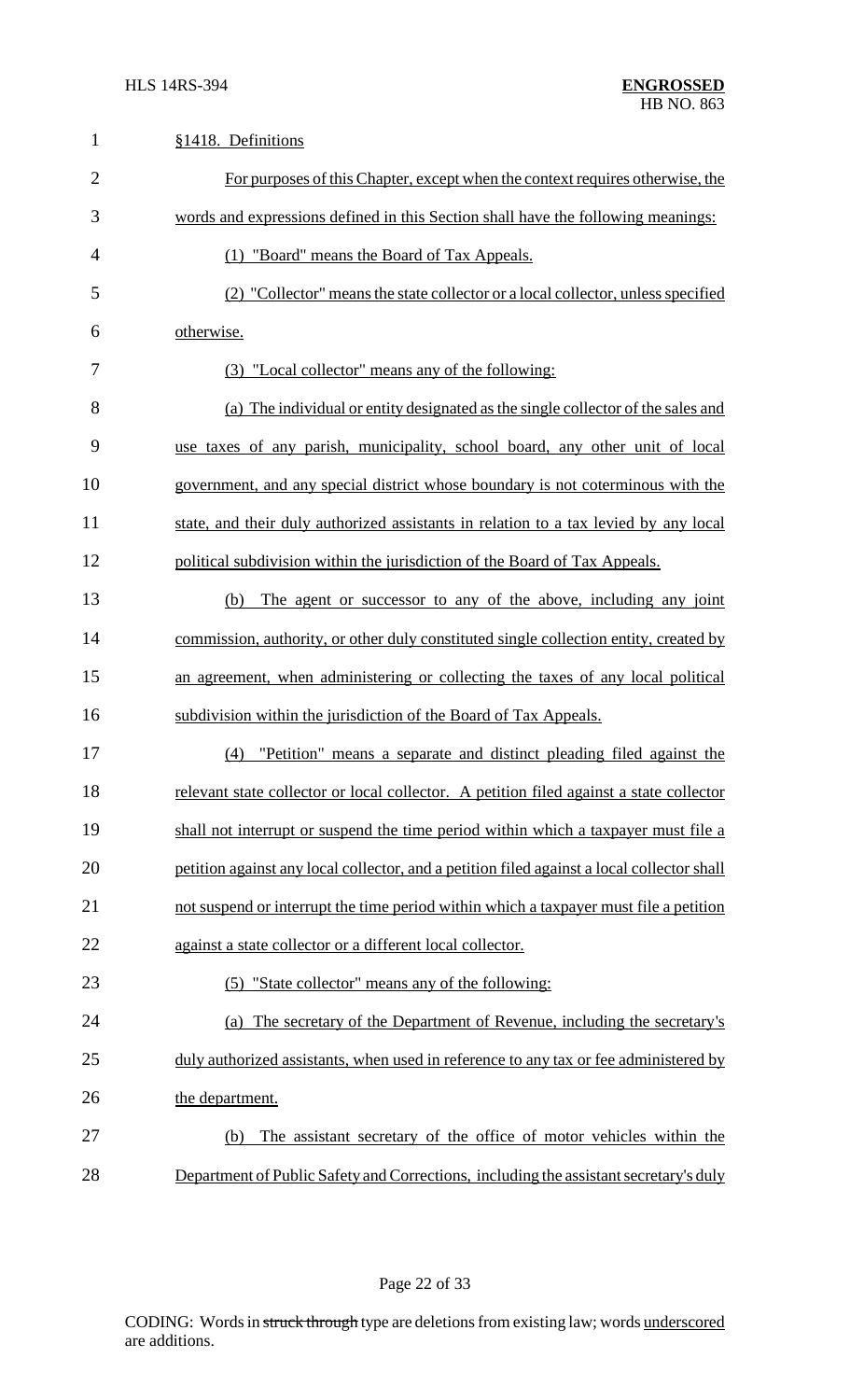| $\mathbf{1}$   | authorized assistants, when used in reference to any state tax or fee administered by     |
|----------------|-------------------------------------------------------------------------------------------|
| $\overline{2}$ | the office and within the jurisdiction of the Board of Tax Appeals.                       |
| 3              | (c) The commissioner of the office of alcohol and tobacco control, within the             |
| 4              | Department of Revenue, when used in relation to any state tax or fee administered         |
| 5              | by the office and within the jurisdiction of the Board of Tax Appeals.                    |
| 6              | (d)<br>The agent or successor of any of the foregoing offices when                        |
| 7              | administering a state tax or fee within the jurisdiction of the Board of Tax Appeals.     |
| 8              | $\ast$<br>*<br>$\ast$                                                                     |
| 9              | §1431. Taxpayer's petition                                                                |
| 10             | A. Whenever a taxpayer is aggrieved by an assessment made by the state                    |
| 11             | collector, or by the state collector's action or failure to act on a claim for refund or  |
| 12             | credit of an overpayment, such taxpayer may appeal to the board for a                     |
| 13             | redetermination of the assessment or a determination of the alleged overpayment, by       |
| 14             | filing a petition with the board within the respective periods set forth in R.S.          |
| 15             | 47:1565, 1566, and $47:1625$ .                                                            |
| 16             | B. If a taxpayer has complied with the provisions of R.S. 47:337.63 or 1576,              |
| 17             | the taxpayer may file a payment under protest claim with the board within the             |
| 18             | respective periods set forth therein.                                                     |
| 19             | C. If a taxpayer disputes an assessment made by a local collector, or a local             |
| 20             | collector's action or failure to act on a claim for a refund or credit of an overpayment, |
| 21             | the taxpayer may appeal to the board for a redetermination of the assessment or a         |
| 22             | determination of the alleged overpayment, by filing a petition with the board as          |
| 23             | provided in R.S. 47:337.51, 337.53, or 337.81.                                            |
| 24             | §1432. Notice; hearing; decision                                                          |
| 25             | In A. The taxpayer and the collector shall be afforded notice and opportunity             |
| 26             | to be heard in each proceeding for the redetermination of an assessment, the              |
| 27             | consideration of a payment under protest claim, or for the determination of an            |
| 28             | overpayment notice and opportunity to be heard shall be given to the taxpayer and         |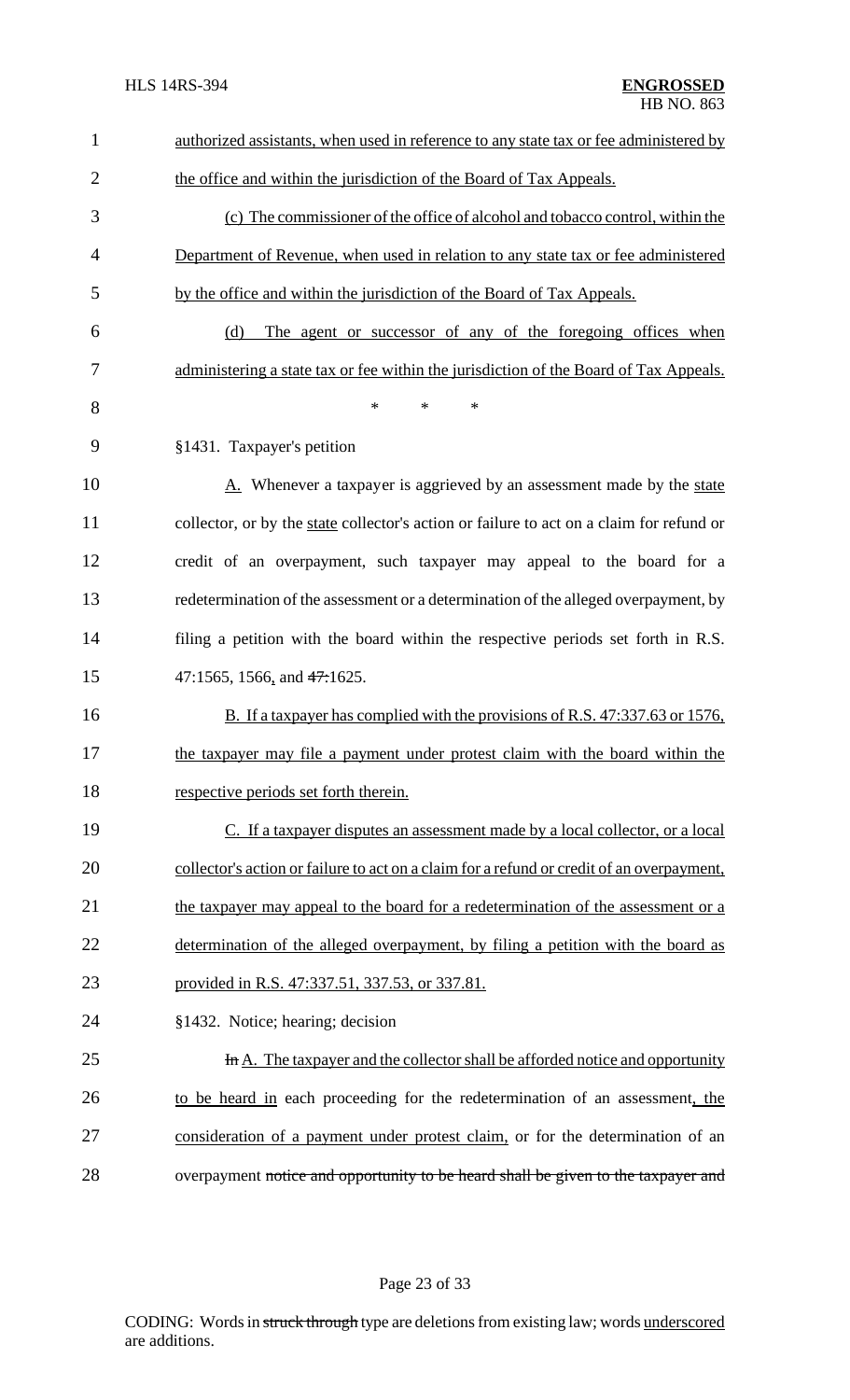| the collector and $a \cdot A$ decision or judgment in such matters shall be made as quickly |
|---------------------------------------------------------------------------------------------|
| as practicable.                                                                             |

 B.(1) The board has no jurisdiction to declare a statute or ordinance unconstitutional. When the taxpayer or collector has pled the unconstitutionality of a statute or ordinance, the board shall order the case transferred to the district court of proper venue upon the motion of any party if the board finds that the case cannot 7 be resolved without reaching a declaration on the alleged unconstitutionality.

 (2) A district court shall consider de novo the issues of unconstitutionality pled in any case transferred to it pursuant to this Subsection, but upon the joint motion of all parties and the attorney general, the board may develop a record and make a recommendation to the district court on the issue.

 C. Except upon the joint motion of all parties, the board shall not consolidate a case against a local collector with a case against a state collector or with a case 14 against one or more other local collectors; however, nothing in this Part shall prevent 15 the board, upon the joint motion of all parties and when in the interest of justice and efficiency, from ordering a consolidated hearing for the adjudication of pending cases, provided that each party's own counsel or qualified representative and witnesses may appear and present its case, and provided that the board shall render a separate judgment for any case brought against a local collector, even when such case is considered in a joint hearing together with another case or cases.

21 D. If an assessment of a local collector is appealed to the board for 22 redetermination that covers both a sales and use tax matter that is appealable to the 23 board together with a tax matter that is not appealable to the board, the local 24 collector may either consent to the board's adjudication of the matter or consent that the appealable assessment should be reduced by a stipulated amount, and the local collector may then immediately, and without any other delays provided for by law, issue a new assessment for the stipulated amount. The taxpayer's rights and remedies concerning the newly issued assessment shall run from the date of its issuance. The board shall retain jurisdiction to adjudicate all other issues concerning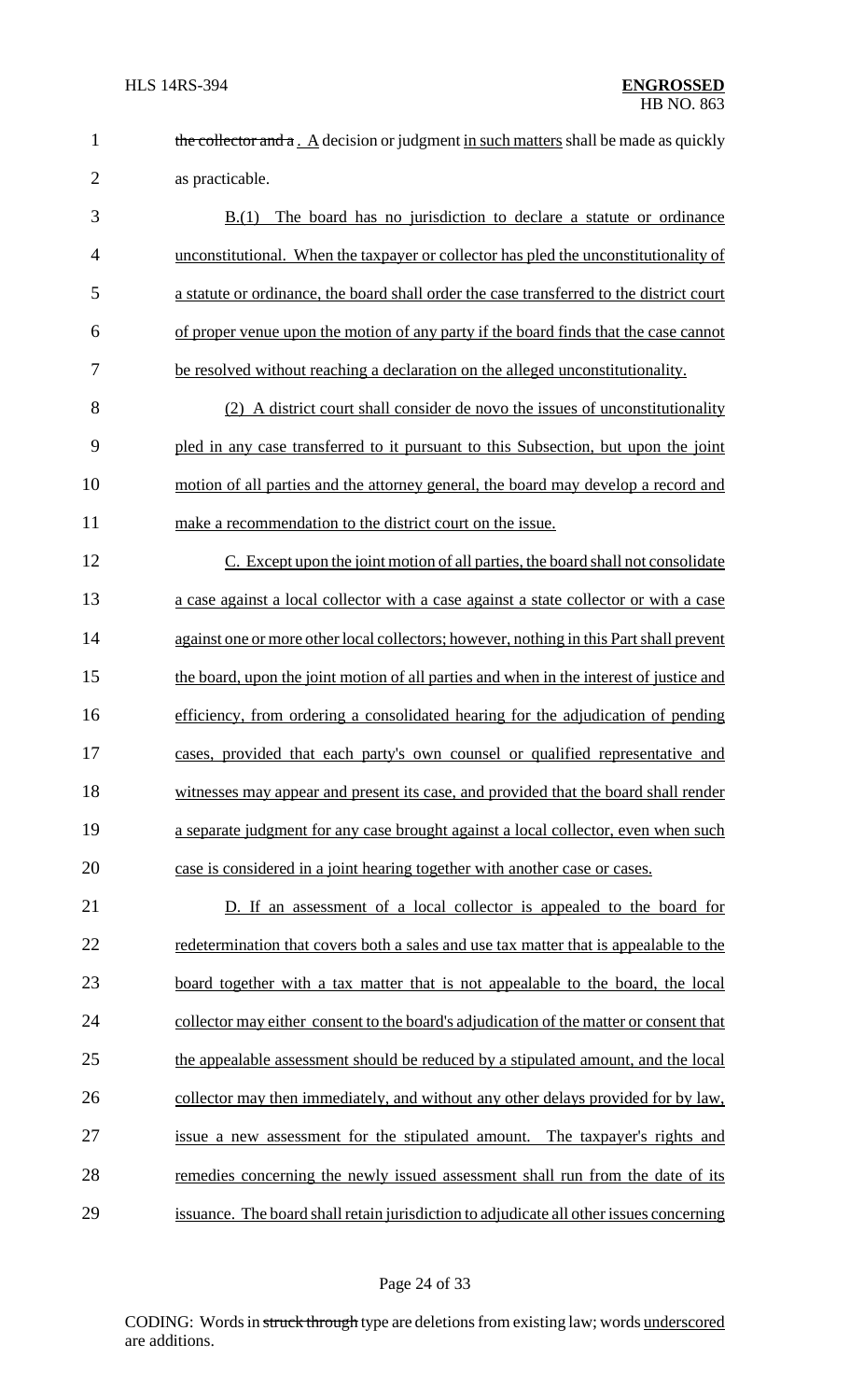| $\mathbf{1}$   | the redetermination or affirmation of the appealed assessment, but shall include the                            |
|----------------|-----------------------------------------------------------------------------------------------------------------|
| $\overline{2}$ | stipulated reduction in its final judgment together with its other findings.                                    |
| 3              | $\ast$<br>*<br>$\ast$                                                                                           |
| 4              | §1436. Determination of which district appellate court has jurisdiction                                         |
| 5              | A. A decision or judgment of the board in a case against a state collector                                      |
| 6              | may be reviewed as follows:                                                                                     |
| 7              | (1) In the case of an individual, by the <del>district</del> court of appeal for the district                   |
| 8              | whereof parish in which he is a resident domiciled, or if not a resident of domiciled                           |
| 9              | in any <del>district</del> parish, then by the <del>district</del> court of appeal for the parish of East Baton |
| 10             | Rouge.                                                                                                          |
| 11             | In the case of a juridical person other than an individual, except as<br>(2)                                    |
| 12             | provided in paragraphs $(3)$ , $(4)$ , and $(5)$ Paragraphs $(3)$ and $(4)$ of this Section                     |
| 13             | Subsection, by the <del>district</del> court of appeal for the parish of East Baton Rouge.                      |
| 14             | (3) In the case of a corporation which has a principal office or agency in                                      |
| 15             | Louisiana, then by the <del>district</del> court of appeal for the <del>district</del> parish where such        |
| 16             | principal office or agency is located.                                                                          |
| 17             | (4) In the case of a corporation which has no principal office or agency in                                     |
| 18             | Louisiana, then by the district court for the parish of East Baton Rouge.                                       |
| 19             | (5) In the case of an agreement between the state collector and taxpayer, then                                  |
| 20             | by the <del>district</del> court of appeal as stipulated in the agreement.                                      |
| 21             | B. A judgment of the board in a case against a local collector may be                                           |
| 22             | reviewed as follows:                                                                                            |
| 23             | In the court of appeal for the parish where the tax being litigated is<br>(1)                                   |
| 24             | levied, except as provided for in Paragraph (2) of this Subsection.                                             |
| 25             | (2) In the case of an agreement between the local collector and taxpayer,                                       |
| 26             | then by the court of appeal as stipulated in the agreement.                                                     |
| 27             | C. A judgment of the board in cases that have been consolidated by a joint                                      |
| 28             | motion of all parties, including a state collector, may be reviewed as provided for in                          |
| 29             | Subsection A of this Section.                                                                                   |

# Page 25 of 33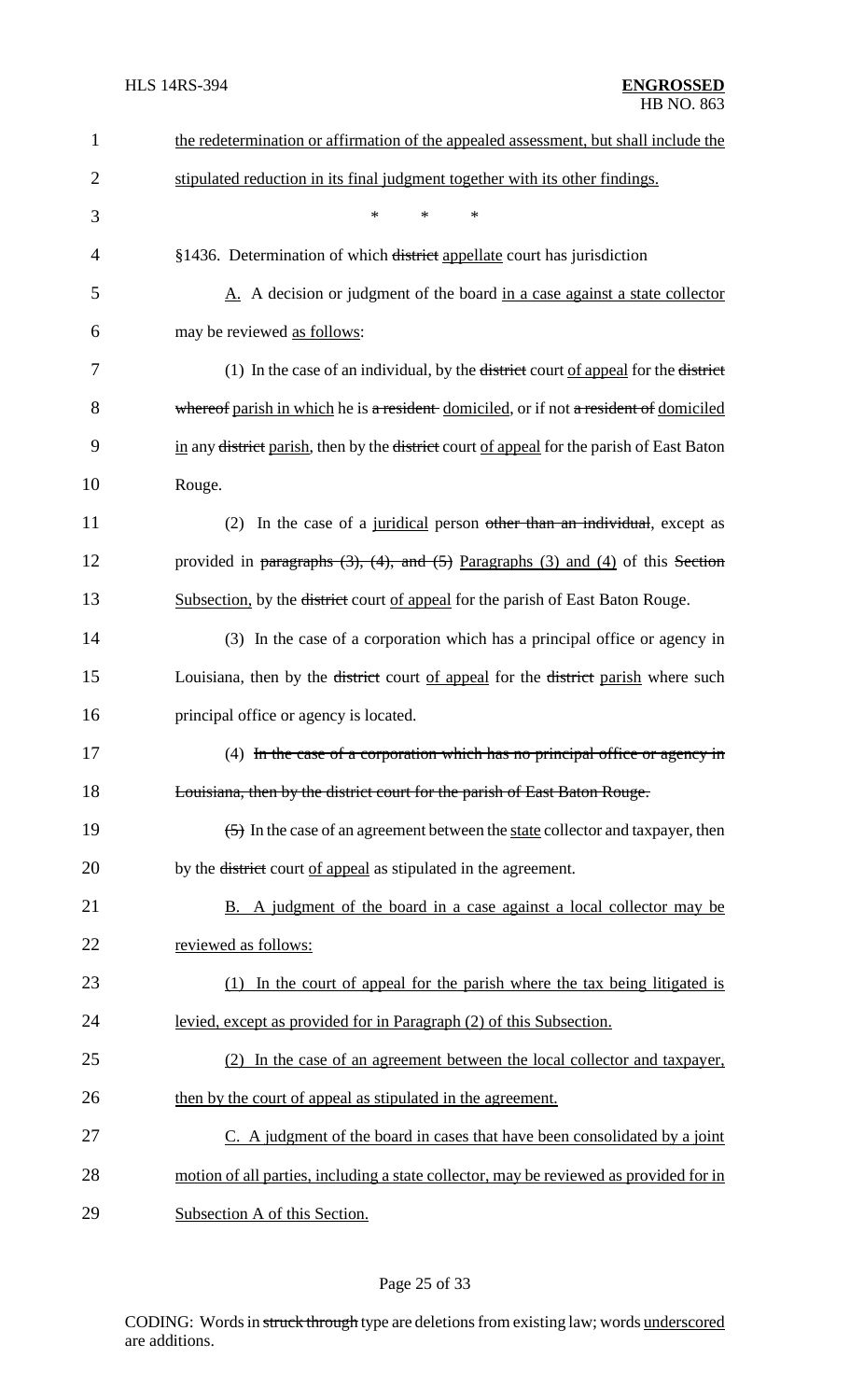| 1              | D. A judgment of the board in cases that have been consolidated by a joint                |
|----------------|-------------------------------------------------------------------------------------------|
| $\overline{2}$ | motion of all parties may be reviewed as provided for in Subsection B of this             |
| 3              | Section, with the parish of venue designated in the joint motion.                         |
| 4              | §1437. Effect of final judgment                                                           |
| 5              | A. When the decision or judgment of the board which has become final                      |
| 6              | contains a finding that the taxpayer is liable for the payment of an amount of tax,       |
| 7              | interest and penalty, such amount shall be paid by the taxpayer upon notice and           |
| 8              | demand from the collector, and shall be collectible by distraint and sale, as provided    |
| 9              | in R.S. 47:1570 through 47:1573 1573, or 337.57 through 337.60, or any other means        |
| 10             | provided for in Chapter 2-D of Subtitle II of this Title for a local collector.           |
| 11             | <b>B.</b> When the decision or judgment of the board which has become final               |
| 12             | contains a finding that the taxpayer is entitled to receive a refund or credit of an      |
| 13             | overpayment, the collector shall promptly enter the credit or make the refund, as the     |
| 14             | case may be.                                                                              |
| 15             | $\ast$<br>*<br>*                                                                          |
| 16             | §1451. Waiver of penalties                                                                |
| 17             | Whenever Except as otherwise provided by law, whenever the state collector                |
| 18             | determines to waive or remit the whole or any part of the penalty provided for failure    |
| 19             | to file any return at the time it became due, the collector's determination thereon,      |
| 20             | together with the taxpayer's affidavit stating the cause of his delay in filing, shall be |
| 21             | submitted to the board for review. If the board finds that the penalty may properly       |
| 22             | be waived or remitted pursuant to $R.S. 47:1566$ applicable law, it shall approve the     |
| 23             | action of the collector. Otherwise the board shall reject the proposal to waive or        |
| 24             | remit, and it shall then be mandatory upon the collector to assess and collect the        |
| 25             | penalty. Nothing in this Section shall be construed to expand the jurisdiction of the     |
| 26             | board to reconsider or review a waiver of penalties or any other discretionary            |
| 27             | functions of a local collector.                                                           |
| 28             | Section 3. R.S. 49:967(A) and 968(B)(9) are hereby amended and reenacted to read          |
|                |                                                                                           |

29 as follows: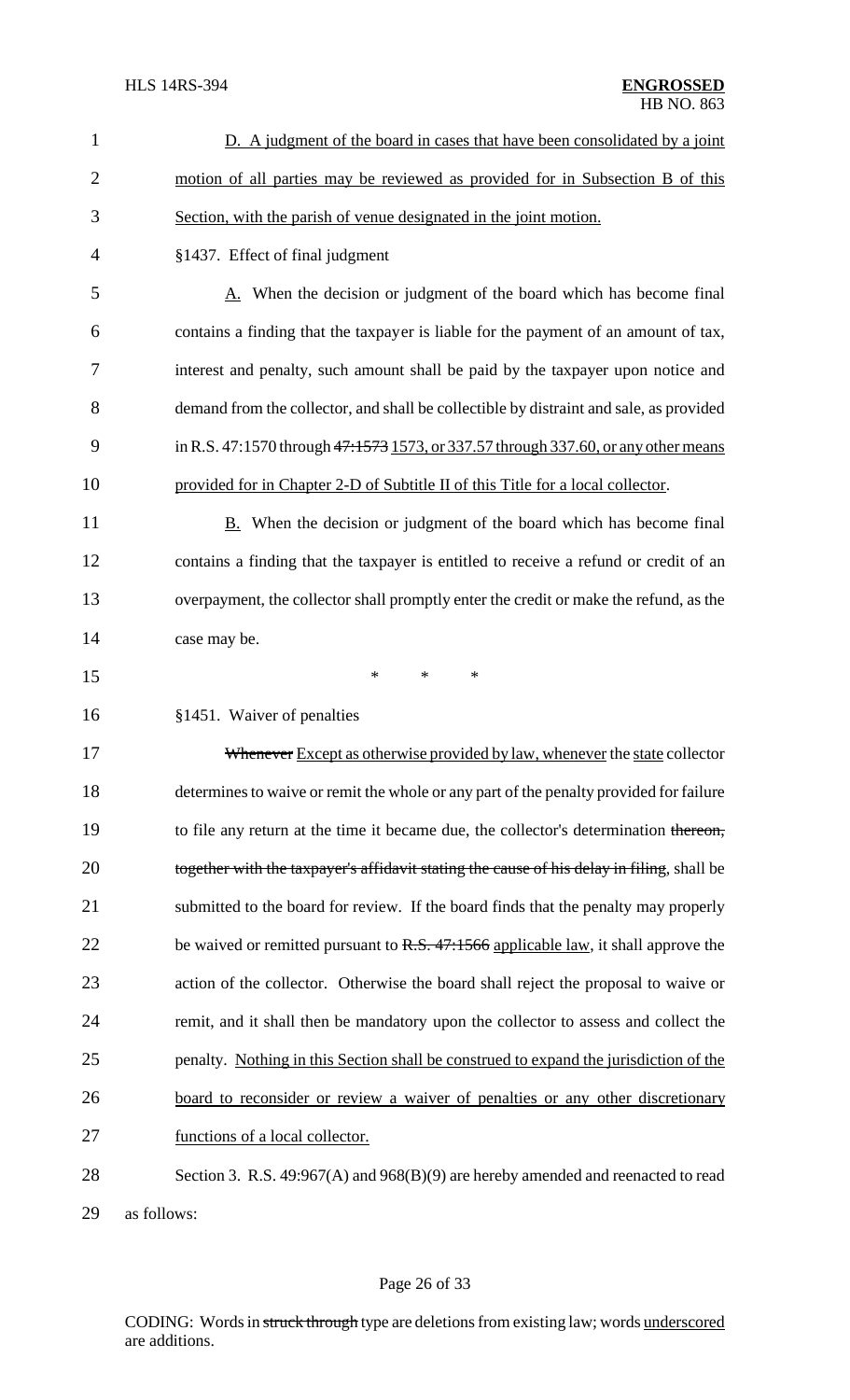| $\mathbf{1}$   | §967. Exemptions from provisions of Chapter                                              |
|----------------|------------------------------------------------------------------------------------------|
| $\overline{2}$ | A. Chapter 13 of Title 49 of the Louisiana Revised Statutes of 1950 shall not            |
| 3              | be applicable to the Board of Tax Appeals, the Department of Revenue, with the           |
| 4              | exception of the Louisiana Tax Commission that shall continue to be governed by          |
| 5              | this Chapter in its entirety, unless otherwise specifically provided by law, and the     |
| 6              | administrator of the Louisiana Employment Security Law; however, the provisions          |
| 7              | of R.S. 49:951(2), (4), (5), (6), and (7), 952, 953, 954, 954.1, 968, 969, and 970 shall |
| 8              | be applicable to such board, department, and administrator.                              |
| 9              | $\ast$<br>$\ast$<br>∗                                                                    |
| 10             | §968. Review of agency rules; fees                                                       |
| 11             | $\ast$<br>$\ast$<br>∗                                                                    |
| 12             | B. Prior to the adoption, amendment, or repeal of any rule or the adoption,              |
| 13             | increasing, or decreasing of any fee, the agency shall submit a report relative to such  |
| 14             | proposed rule change or fee adoption, increase, or decrease to the appropriate           |
| 15             | standing committees of the legislature and the presiding officers of the respective      |
| 16             | houses as provided in this Section. The report shall be so submitted on the same day     |
| 17             | the notice of the intended action is submitted to the Louisiana Register for             |
| 18             | publication in accordance with R.S. $49:953(A)(1)$ . The report shall be submitted to    |
| 19             | each standing committee electronically if electronic means are available. If no          |
| 20             | electronic means are available, the report shall be submitted at the committee's office  |
| 21             | in the state capitol by certified mail with return receipt requested or by messenger     |
| 22             | who shall provide a receipt for signature. The electronic receipt by the committee,      |
| 23             | return receipt or the messenger's receipt shall be proof of receipt of the report by the |
| 24             | committee.                                                                               |
| 25             | $\ast$<br>$\ast$<br>$\ast$                                                               |
| 26             | (9) The Department of Civil Service and all of the agencies made a part of               |
| 27             | it shall submit the report to the House Committee on House and Governmental              |
| 28             | Affairs and the Senate Committee on Senate and Governmental Affairs; however,            |
|                |                                                                                          |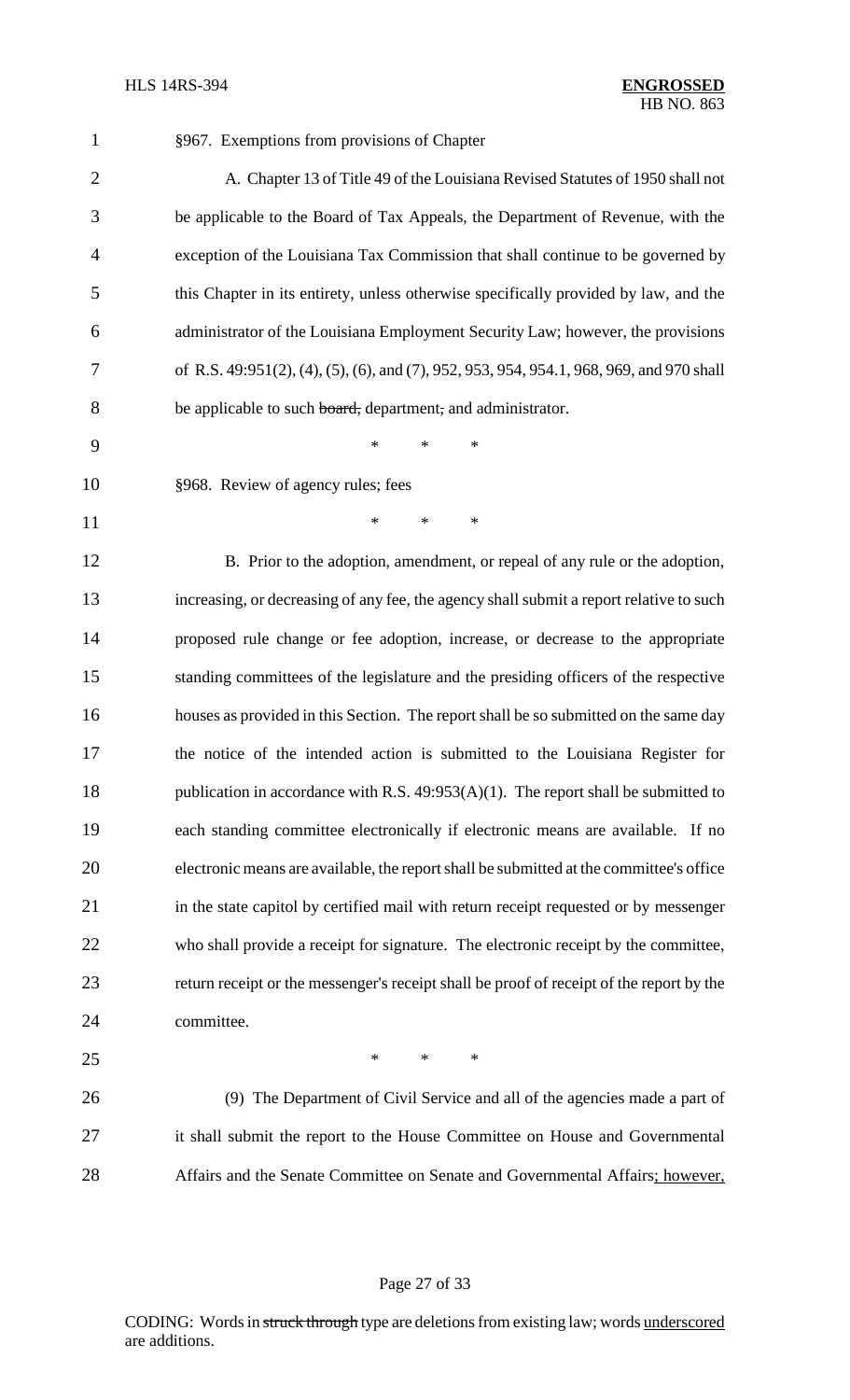| $\mathbf{1}$   | the Board of Tax Appeals shall submit the report to the House Committee on Ways                  |
|----------------|--------------------------------------------------------------------------------------------------|
| $\mathfrak{2}$ | and Means and the Senate Committee on Revenue and Fiscal Affairs.                                |
| 3              | $\ast$<br>$\ast$<br>$\ast$                                                                       |
| $\overline{4}$ | Section 4. R.S. $36:4(B)(1)(p)$ and R.S. $47:337.51.1$ and $337.101(A)(2)(c)$ , (B), and         |
| 5              | (C) are hereby repealed.                                                                         |
| 6              | Section 5. The members of the Board of Tax Appeals on the effective date of this                 |
| 7              | Act shall continue to serve in such capacity at the pleasure of the governor until the           |
| $8\,$          | appointments to fixed terms are made in accordance with the provisions of this Act.              |
| 9              | Notwithstanding any provision of law to the contrary, no term or service limitation shall        |
| 10             | apply to any member appointed and serving on the board on the effective date of this Act         |
| 11             | unless and until such appointment is for a full term of four years or six years, respectively,   |
| 12             | as provided for in this Act.                                                                     |
| 13             | Section 6. Within thirty days of the effective date of this Act, anyone with a matter            |
| 14             | pending before an arbitration panel or who has properly and timely mailed a request for          |
| 15             | arbitration that is pending, pursuant to R.S. 47:337.51.1 as it existed prior to this Act, may   |
| 16             | exercise any right granted to appeal to the Board of Tax Appeals under this Act, or may pay      |
| 17             | under protest in accordance with R.S. 47:337.63 and 337.64. An appeal may be taken from          |
| 18             | an arbitration decision rendered prior to the effective date of this Act pursuant to R.S.        |
| 19             | $47:337.51.1(C)$ as it existed prior to this Act. The suspension of the running of prescription  |
| 20             | pursuant to R.S. $47:337.51.1(A)(2)$ as it existed prior to this Act shall terminate on July 31, |
| 21             | 2014.                                                                                            |
| 22             | Section 7. Upon the joint motion of all parties, a district court may transfer to the            |
| 23             | Board of Tax Appeals for adjudication, any matter pending before it on the effective date of     |
| 24             | this Act if the matter falls within the jurisdiction of the board following the effective date   |
| 25             | of this Act. For a period of one year following the effective date of this Act, a district court |
| 26             | may transfer to the board any matter improperly filed in the district court which should have    |
|                |                                                                                                  |

 been filed with the board, and the matter shall be deemed to have been filed with the board on the date of its filing in the district court.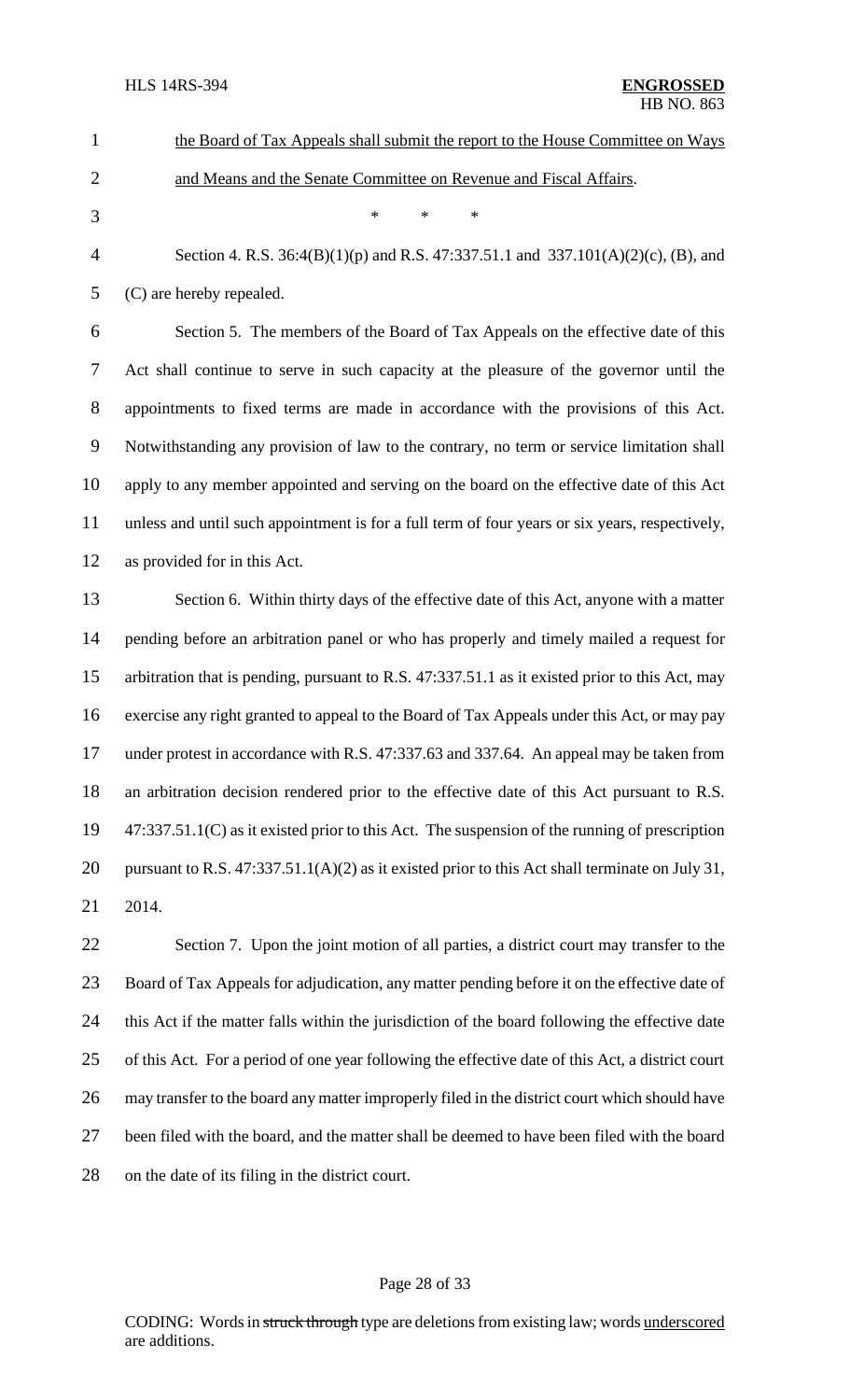| $\mathbf{1}$   | Section 8. The one hundred eighty day deadline to appeal a local collector's inaction       |
|----------------|---------------------------------------------------------------------------------------------|
| $\overline{2}$ | on a refund claim to the Board of Tax Appeals pursuant to R.S. $47:81(A)(2)$ shall not      |
| 3              | restrict any appeal filed with the Board of Tax Appeals prior to January 1, 2015.           |
| $\overline{4}$ | Section 9. Any case filed with the Board of Tax Appeals against a local collector           |
| 5              | prior to January 1, 2015, shall be heard in the board's Local Tax Division pursuant to the  |
| 6              | provisions of R.S. $47:1403(6)(a)$ unless the local collector in its initial answer to the  |
| 7              | taxpayer's petition prays to have the case heard by the entire board.                       |
| 8              | Section 10. The nomination or nominations made pursuant to R.S. 47:1402(D) may              |
| 9              | be transmitted to the governor prior to the effective date of this Act.                     |
| 10             | Section 11. This Act shall take effect and become operative on July 1, 2014, if and         |
| 11             | when the Act which originated as House Bill No. 798 of this 2014 Regular Session of the     |
| 12             | Legislature is enacted and becomes effective.                                               |
| 13             | If vetoed by the governor and subsequently approved by the legislature, this Act shall      |
| 14             | become effective on July 1, 2014, or on the day following such approval by the legislature, |
| 15             | whichever is later.                                                                         |

# DIGEST

The digest printed below was prepared by House Legislative Services. It constitutes no part of the legislative instrument. The keyword, one-liner, abstract, and digest do not constitute part of the law or proof or indicia of legislative intent. [R.S. 1:13(B) and 24:177(E)]

Danahay HB No. 863

**Abstract:** Provides for the composition, powers, function, and jurisdiction of the Board of Tax Appeals, adding jurisdiction over local sales and use tax disputes.

### **General Provisions**

Present law establishes the various offices and agencies of the state within the 20 state departments. Offices within each department have varying levels of administrative and operational independence from the secretary of the department.

Present law establishes the Board of Tax Appeals (hereinafter "board") as an independent agency in the Executive Department of the state government.

Proposed law changes present law by transferring the board from the Executive Department to the Department of State Civil Service as an independent quasi-judicial agency.

Present law authorizes the board to act as an appeal board to hear and decide questions of law and fact arising from disputes between a taxpayer and the state revenue collector in the enforcement of any tax, excise, license, permit or any other tax law administered by the collector.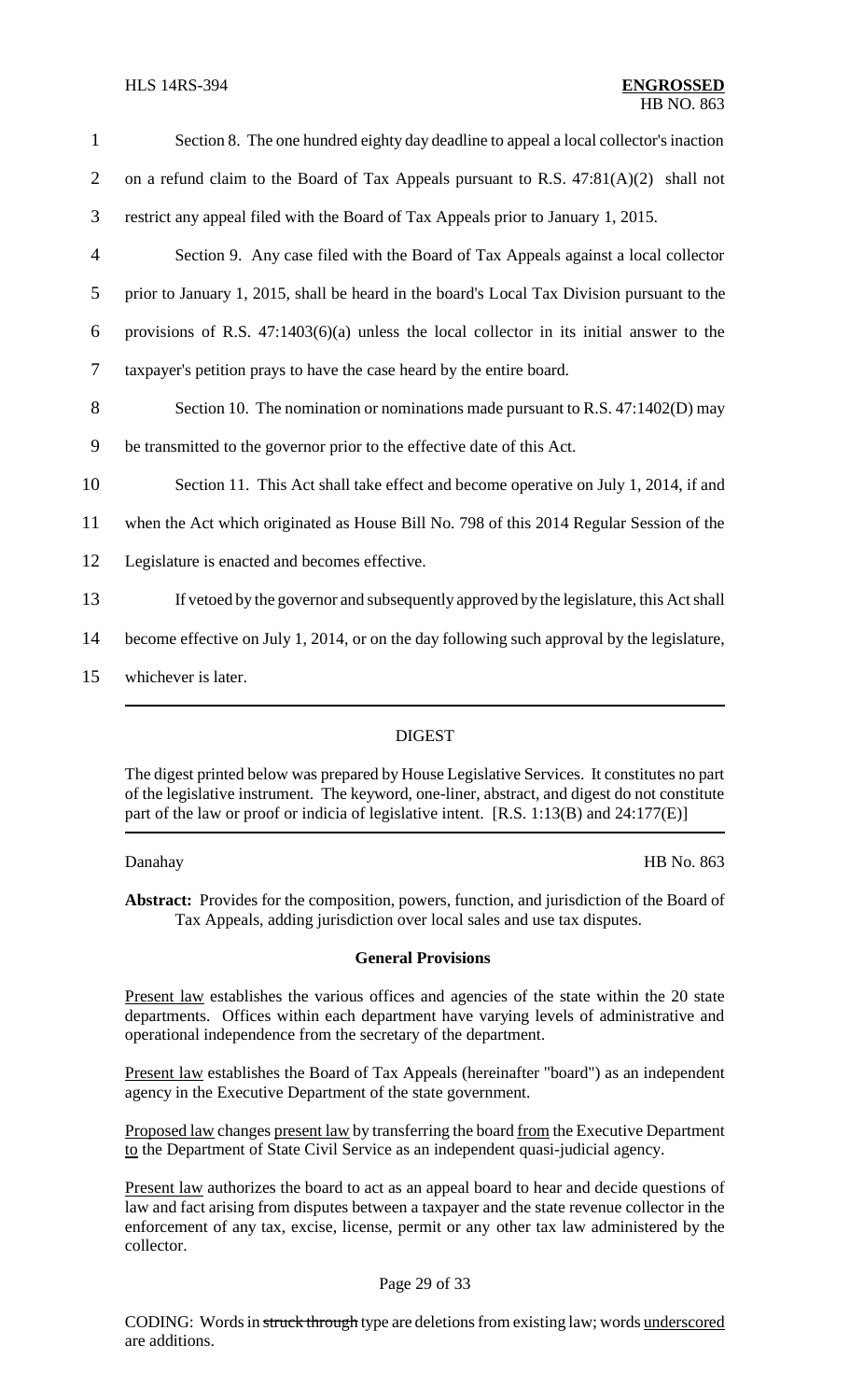Proposed law retains present law and adds jurisdiction to certain disputes between taxpayers or dealers and local sales and use tax collectors.

# **Membership**

Present law provides for the membership of the board: three members, all being qualified electors of the state, appointed by and serving at the pleasure of the governor. Member vacancies are filled in the same manner as appointments.

Proposed law retains present law and adds membership criteria and appointment requirements.

Proposed law requires the governor to appoint attorneys as board members, and requires that one member be a Board Certified Tax Law Specialist. On or before Aug. 1, 2014, one of the three membersshall be selected from a list of up to three nominees provided by a nominating committee established by proposed law. The term of this member expires Feb. 1, 2020, with subsequent appointments for a fixed term of six years. On or before Sept. 1, 2014, the remaining two members shall be appointed, one with a term expiring Feb. 1, 2016, and one with a term expiring Feb. 1, 2018. Subsequent appointments for these members shall be for either a fixed term of four years or for the remainder of an unexpired term.

Proposed law establishes the Local Tax Division Nominating Committee for purposes of developing a list of one to three nominees to be considered by the governor for board membership for the appointment to be made on or before Aug. 1, 2014. Proposed law provides for the membership and function of the committee, which is composed of representatives of various local government and business interests.

Proposed law provides that a member shall serve until the appointment of a successor. The removal of a member during an unexpired term of office shall be subject to judicial review. Proposed law further provides procedures for the reappointment of board members.

Proposed law authorizes the governor to set the compensation of board members and prohibits the reduction of a member's compensation during their unexpired term of office.

Proposed law provides with respect to the terms of office of members serving on the board on the effective date of proposed law.

# **Administration**

Present law provides for the distribution of certain tax proceeds to each parish. The monies are transmitted by the secretary of the Dept. of Revenue to each parishes' central local sales and use tax collector for distribution on a pro rata basis to each political subdivision within the parish which levies a sales and use tax or receives a portion of the proceeds of a parishwide levy.

Proposed law retains present law and adds an annual dedication of \$120,000 of use tax proceeds for purposes of the board, the allocation to occur before the distributions are made to the parishes pursuant to present law.

Present law provides for the domicile of the board and the conduct of its hearings.

Proposed law authorizes the voluntary recusal of a board member from any proceeding in which he cannot accord a fair and impartial hearing in the same manner as provided for judges by the La. Code of Civil Procedure. Proposed law provides for procedures governing the instance where a party other than a board member requests the recusal of a board member. Proposed law further provides that the remainder of the board may adjudicate a case if a board member is recused, and provides that if all board members are recused then a retired judge may be appointed to adjudicate a case as an ad hoc judge for the board.

# Page 30 of 33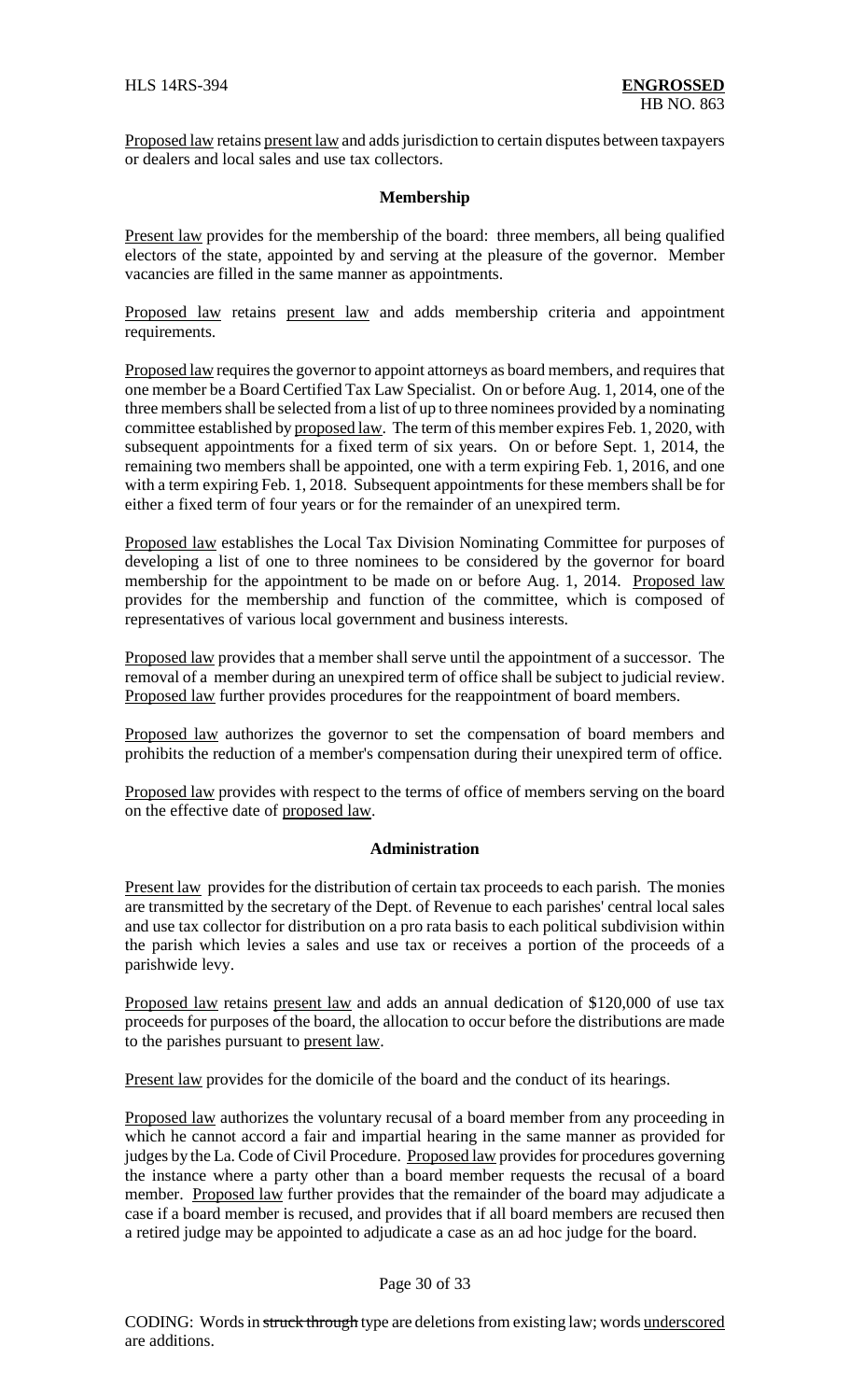Proposed law retains present law and adds an authorization for board hearings by telephone, video conference, or similar communication equipment if the case involves a state collector and such a hearing is requested by the taxpayer, or with the consent of all parties. Further, in a matter involving only local taxing authorities in a single parish and upon the motion of the local collector, a hearing may be held in that parish at the facilities of a local court. Expenses for such a hearing may be taxed as costs.

Present law grants the board discretion to issue written reasons with its decisions.

Proposed law retains present law and adds a requirement for the issuance of written reasons for judgment upon the request of any party. All written reasons shall be published on the board's website.

Present law authorizes rulemaking by the board and provides an exemption for the board from the Administrative Procedure Act. Present law also provides certain exceptions to the exemption.

Proposed law deletes present law providing for the exceptions and otherwise retains present law.

Proposed law adds a requirement that any rule related to a fee be subject to legislative and gubernatorial oversight and veto in accordance with the Administrative Procedure Act.

Proposed law provides that legislative oversight of rules promulgated by the board shall be performed by the House Committee on Ways and Means and the Senate Committee on Revenue and Fiscal Affairs.

Proposed law provides that the board member appointed at the recommendation of the Local Tax Division Nominating Committee shall be the hearing judge for cases designated for hearing in the Local Tax Division. Proposed law further establishes procedures for the designation of cases for hearing in the Local Tax Division and authorizes a local collector to elect by affidavit to have all cases involving that collector be heard in the Local Tax Division.

Proposed law establishes procedures and requirements for the filing of petitions and issuance of notices and decisions with respect to hearings for the redetermination of an assessment, consideration of a payment under protest claim, determination of an overpayment, or appeal of a denial of or inaction on a refund claim. The board is prohibited from ruling on the constitutionality of a statute or ordinance, and provides for the transfer of cases to the applicable district court.

Proposed law provides conditions and limitations on the consolidation of cases by the board, particularly with respect to cases involving local collectors.

Present law establishes district court jurisdiction for appellate review of a decision of the board, with determination of the particular court being governed by the domicile of the taxpayer or as stipulated by all parties.

Proposed law changes present law by changing the appellate jurisdiction from a district court to a court of appeal. Proposed law further provides that the appeal in a local case shall be to the court of appeal for the parish of the local tax collector.

Present law grants the board approval authority for waivers of penalties in matters involving the state collector.

Proposed law retains present law and adds an exclusion from the board's jurisdiction for any review of a penalty waiver or other discretionary function of a local collector.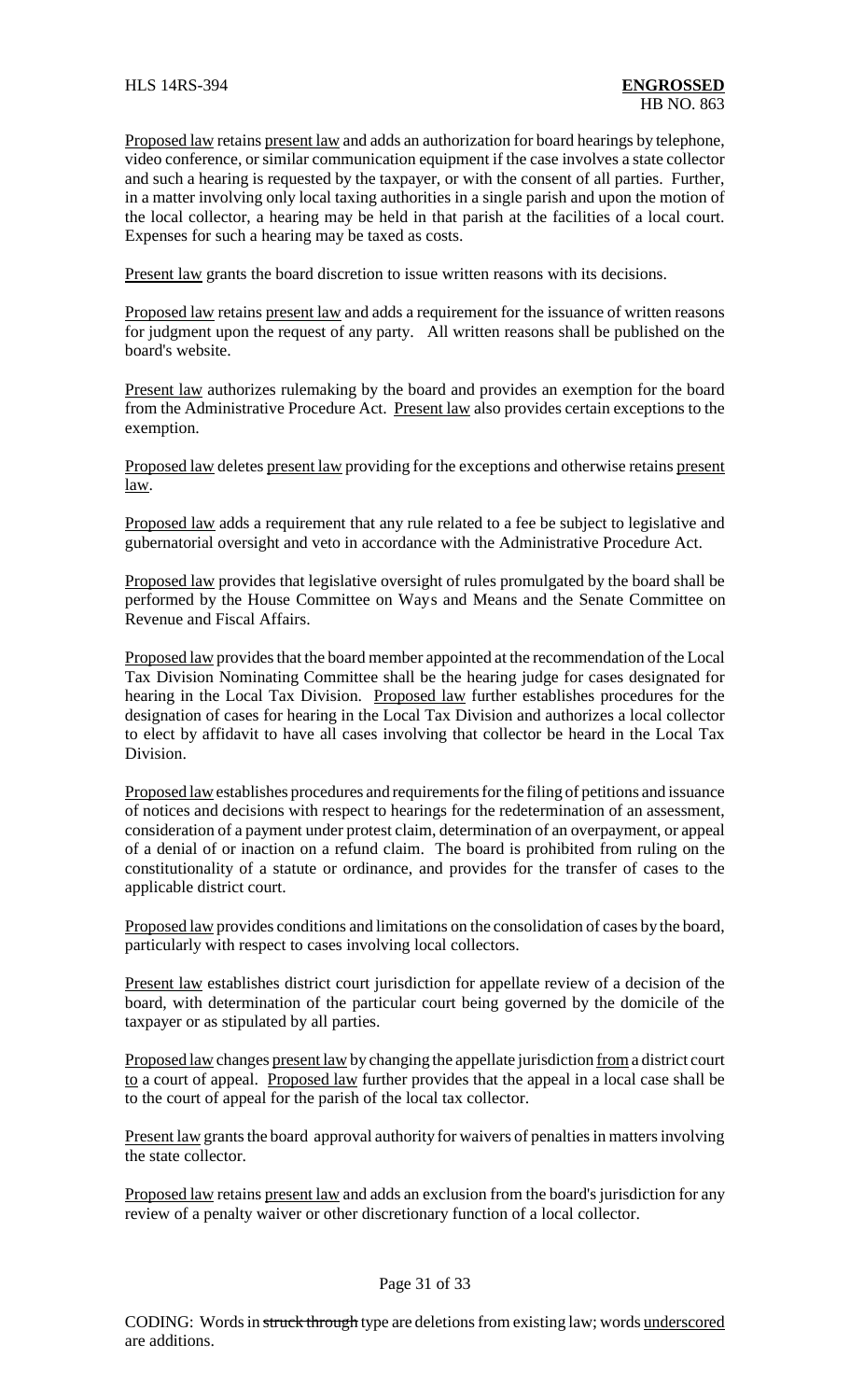### **Jurisdiction over local sales and use tax disputes**

Present law establishes the Uniform Local Sales Tax Code which applies in the assessment, collection, administration, and enforcement of the sales and use tax of any local taxing authority.

Present law provides that present law governing the assessment, collection, administration, and adjudication of local sales and use tax shall be interpreted by the courts of La. to have the same meanings as those provisions of present law regarding state sales and use tax assessment, collection, administration, and adjudication.

Proposed law expands the board's jurisdiction to include questions of law and fact arising from disputes and controversies between a taxpayer or dealer and a collector of local sales and use tax. Proposed law further provides that the board shall interpret provisions of present law governing the assessment, collection, administration, and adjudication of local sales and use tax in the same manner as courts of La.

Present law provides with respect to the remedies available for the resolution of disputes between taxpayers or dealers and collectors regarding assessments and refunds. Present law provides that a request for a mandatory arbitration proceeding may be exercised by a taxpayer or dealer in specific circumstances.

Proposed law removes arbitration as a remedy for a taxpayer or dealer and instead provides for an appeal to the board for redetermination of an assessment or overpayment at issue, or a resolution of the dispute.

Present law authorizes a local collector to choose to either collect taxes by assessment, or by filing a suit or summary proceeding in a district court.

Proposed law retains present law.

Proposed law prohibits a taxpayer who fails to file a return or report to appeal their assessment to the board unless the tax was paid to another parish with a timely refund request.

Present law provides that a taxpayer may pay a disputed tax under protest and then file suit in district court within applicable deadlines for a full adjudication of any and all questions in the enforcement or legality of any tax or method of enforcement.

Proposed law retains present law and adds a claim to the board as an optional additional legal remedy for the adjudication of such questions.

Present law provides district court jurisdiction as the venue for a dispute over a collector's disallowance or inaction concerning a taxpayer's refund request.

Proposed law changes present law for the venue for such disputes from a district court to the board.

Present law provides for the interruption of the prescriptive period of a tax by the filing of a pleading in a court by any party.

Proposed law retains present law and adds provisions for the filing of a pleading with the board by any party as means of interrupting prescription.

Proposed law retains present law and adds such actions to the board's jurisdiction.

Present law provides that an appeal of an assessment pending in a district court shall not delay the filing of an assessment by the collector for taxes owed by a taxpayer in bankruptcy.

# Page 32 of 33